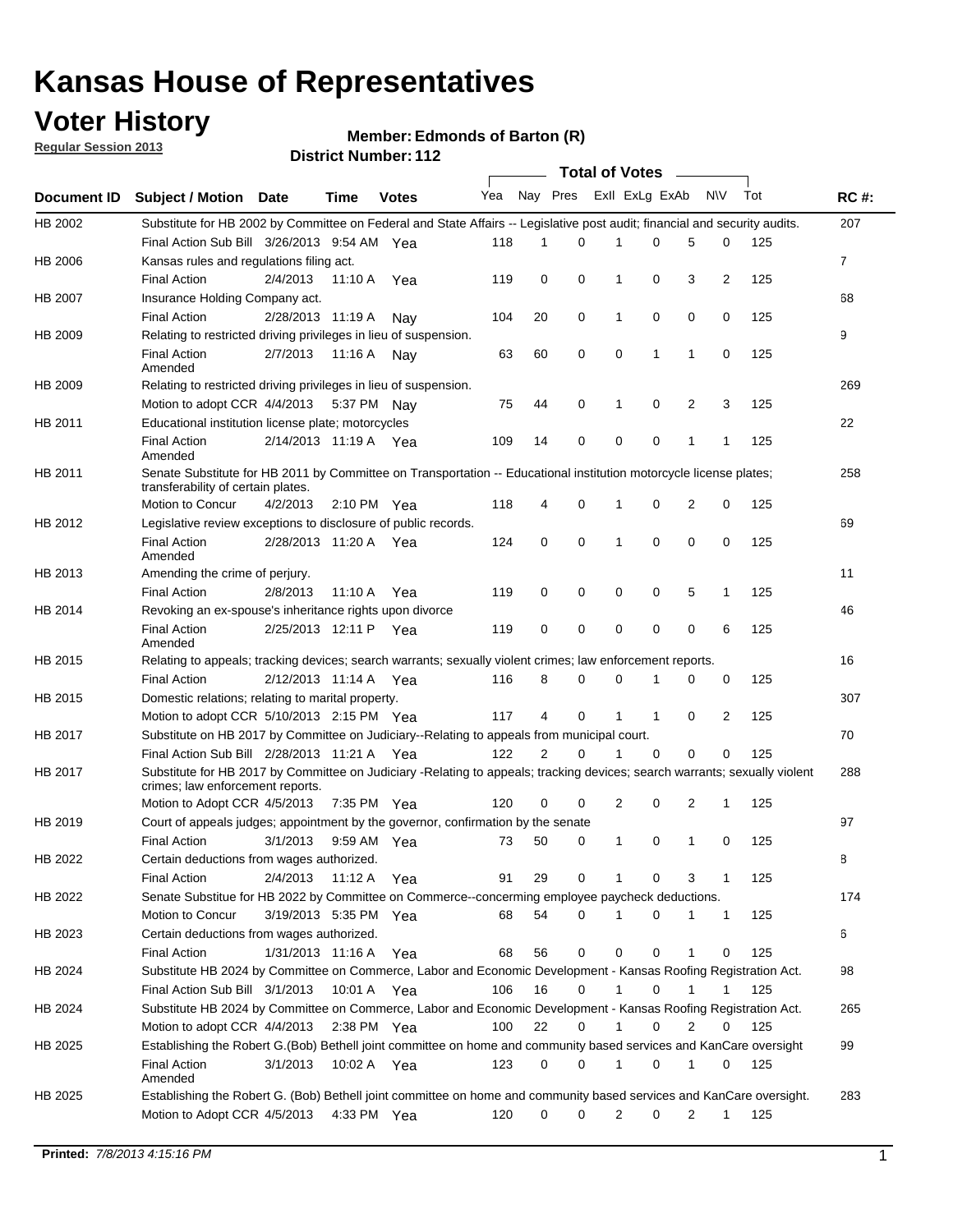### **Voter History**

**Regular Session 2013**

#### **Member: Edmonds of Barton (R)**

|                    |                                                                                                                                                                                                                                                        |                       |               |              |     |             | <b>Total of Votes</b> |                |                |   |           |     |             |
|--------------------|--------------------------------------------------------------------------------------------------------------------------------------------------------------------------------------------------------------------------------------------------------|-----------------------|---------------|--------------|-----|-------------|-----------------------|----------------|----------------|---|-----------|-----|-------------|
| <b>Document ID</b> | <b>Subject / Motion Date</b>                                                                                                                                                                                                                           |                       | Time          | <b>Votes</b> | Yea | Nay Pres    |                       |                | Exll ExLg ExAb |   | <b>NV</b> | Tot | <b>RC#:</b> |
| HB 2028            | Providing for venue in Shawnee County District Court in certain forfeiture proceedings                                                                                                                                                                 |                       |               |              |     |             |                       |                |                |   |           |     | 12          |
|                    | <b>Final Action</b><br>Amended                                                                                                                                                                                                                         | 2/8/2013              | 11:12 A $Yea$ |              | 119 | 1           | $\Omega$              | $\mathbf 0$    | 0              | 5 | 0         | 125 |             |
| HB 2028            | Providing for venue in Shawnee County District Court in certain forfeiture proceedings<br>Motion to Concur                                                                                                                                             |                       |               |              |     | 0           | 0                     |                |                |   |           |     | 199         |
|                    |                                                                                                                                                                                                                                                        | 3/25/2013 9:36 AM Yea |               |              | 120 |             |                       | 2              | 0              | 2 | 1         | 125 |             |
| HB 2030            | Creating wounded warrior deer hunting permits for injured combat veterans.<br><b>Final Action</b>                                                                                                                                                      | 2/15/2013 11:16 A     |               | Yea          | 115 | 0           | 0                     | 2              | 2              | 3 | 3         | 125 | 25          |
| HB 2033            | Amended<br>Concerning the regulation of knives                                                                                                                                                                                                         |                       |               |              |     |             |                       |                |                |   |           |     | 143         |
|                    | <b>Final Action</b>                                                                                                                                                                                                                                    | 3/7/2013              | 12:12 P       | ExAb         | 93  | 28          | 0                     | 1              | 0              | 3 | 0         | 125 |             |
| HB 2033            | Concerning the regulation of knives.                                                                                                                                                                                                                   |                       |               |              |     |             |                       |                |                |   |           |     | 270         |
|                    | Motion to adopt CCR 4/4/2013                                                                                                                                                                                                                           |                       | 5:43 PM Yea   |              | 95  | 26          | 0                     |                | 0              | 3 | 0         | 125 |             |
| HB 2034            | Human trafficking; crimes of commercial sexual exploitation of a child, selling sexual relations, promoting the sale of sexual                                                                                                                         |                       |               |              |     |             |                       |                |                |   |           |     | 17          |
|                    | relations and buying sexual relations; children in need of care; staff secure faciliies.<br><b>Final Action</b>                                                                                                                                        | 2/12/2013 11:16 A Yea |               |              | 124 | $\Omega$    | 0                     | 0              | 1              | 0 | 0         | 125 |             |
|                    | Amended                                                                                                                                                                                                                                                |                       |               |              |     |             |                       |                |                |   |           |     |             |
| HB 2034            | S Sub for HB 2034 by Committee on Judiciary - Human trafficking; crimes of commercial sexual exploitation of a child, selling<br>sexual relations, promoting the sale of sexual relations and buying sexual relations; children in need of care; staff |                       |               |              |     |             |                       |                |                |   |           |     | 282         |
|                    | Motion to Adopt CCR 4/5/2013 4:18 PM Yea                                                                                                                                                                                                               |                       |               |              | 120 | $\Omega$    | 0                     | 2              | 0              | 2 | 1         | 125 |             |
| HB 2035            | Cities; experience requirements for plumbers, electricians and certain mechanical contractors.                                                                                                                                                         |                       |               |              |     |             |                       |                |                |   |           |     | 29          |
|                    | <b>Final Action</b>                                                                                                                                                                                                                                    | 2/18/2013 11:16 A     |               | Yea          | 117 | 2           | 0                     | 2              | 0              | 4 | 0         | 125 |             |
| HB 2037            | Public property; religious displays; other displays.                                                                                                                                                                                                   |                       |               |              |     |             |                       |                |                |   |           |     | 176         |
|                    | <b>Final Action</b>                                                                                                                                                                                                                                    | 3/20/2013 10:27 A     |               | Yea          | 120 | 3           | 0                     | 1              | 0              | 1 | 0         | 125 |             |
| HB 2041            | Criminal history record information; definition; municipal court reporting; district court reporting.                                                                                                                                                  |                       |               |              |     |             |                       |                |                |   |           |     | 19          |
|                    | <b>Final Action</b>                                                                                                                                                                                                                                    | 2/13/2013 11:23 A     |               | Yea          | 119 | 3           | 0                     | 0              | 0              | 3 | 0         | 125 |             |
| HB 2042            | Appraisal of property for taxation purposes; appeals; changes.                                                                                                                                                                                         |                       |               |              |     |             |                       |                |                |   |           |     | 158         |
|                    | <b>Final Action</b><br>Amended                                                                                                                                                                                                                         | 3/18/2013 11:19 A     |               | Yea          | 109 | 12          | 0                     | $\overline{2}$ | 0              | 2 | 0         | 125 |             |
| HB 2043            | Aggravated battery; driving under the influence.                                                                                                                                                                                                       |                       |               |              |     |             |                       |                |                |   |           |     | 100         |
|                    | <b>Final Action</b><br>Amended                                                                                                                                                                                                                         | 3/1/2013              | 10:03 A Yea   |              | 123 | $\mathbf 0$ | 0                     | 1              | 0              |   | 0         | 125 |             |
| HB 2043            | Senate Substitute for HB 2043 by Committee on Judiciary - Attorney general; duties and responsibilities; notice of intent to<br>seek the death penalty.                                                                                                |                       |               |              |     |             |                       |                |                |   |           |     | 271         |
|                    | Motion to adopt CCR 4/4/2013                                                                                                                                                                                                                           |                       | 5:48 PM Yea   |              | 121 | 0           | 0                     |                | 0              | 3 | 0         | 125 |             |
| HB 2044            | Increasing the penalty for a person who distributes a controlled substance that causes great bodily harm or death.                                                                                                                                     |                       |               |              |     |             |                       |                |                |   |           |     | 101         |
|                    | <b>Final Action</b><br>Amended                                                                                                                                                                                                                         | 3/1/2013              | 10:05 A       | Yea          | 112 | 11          | 0                     |                | 0              |   | 0         | 125 |             |
| HB 2047            | Requiring certain municipalities to vote to increase property tax revenues over previous year when such increase exceeds<br>inflation; publication.                                                                                                    |                       |               |              |     |             |                       |                |                |   |           |     | 186         |
|                    | <b>Final Action</b><br>Amended                                                                                                                                                                                                                         | 3/21/2013 11:29 A Yea |               |              | 68  | 53          | 0                     |                | 0              | 3 | 0         | 125 |             |
| HB 2049            | Kansas department of agriculture; increasing certain fees and eliminating sunsets on various program fees.                                                                                                                                             |                       |               |              |     |             |                       |                |                |   |           |     | 59          |
|                    | <b>Final Action</b><br>Amended                                                                                                                                                                                                                         | 2/27/2013 12:23 P Yea |               |              | 77  | 46          | 0                     | 1              | 0              | 1 | 0         | 125 |             |
| HB 2049            | Kansas department of agriculture; increasing certain fees; concerning sunsets on various program fees.                                                                                                                                                 |                       |               |              |     |             |                       |                |                |   |           |     | 324         |
|                    | Motion to adopt CCR 6/2/2013                                                                                                                                                                                                                           |                       | 12:28 A       | Nav          | 45  | 64          | 0                     | 1              | 0              | 6 | 9         | 125 |             |
| HB 2050            | Agriculture; agricultural chemical registration; pesticide business liablity insurance; repeal of the Kansas agricultural liming<br>materials act.                                                                                                     |                       |               |              |     |             |                       |                |                |   |           |     | 60          |
|                    | <b>Final Action</b><br>Amended                                                                                                                                                                                                                         | 2/27/2013 12:25 P     |               | Yea          | 103 | 20          | 0                     | 1              | 0              | 1 | 0         | 125 |             |
| HB 2051            | Substitute for HB 2051 by Committee on Agriculture and Natural Resources--Amending provisions relating to dams,<br>obstructions, sstreams and water flex accounts and transfer permits.                                                                |                       |               |              |     |             |                       |                |                |   |           |     | 50          |
|                    | Final Action Sub Bill 2/26/2013 2:12 PM Yea                                                                                                                                                                                                            |                       |               |              | 117 | 2           | 0                     | 0              | 0              | 0 | 6         | 125 |             |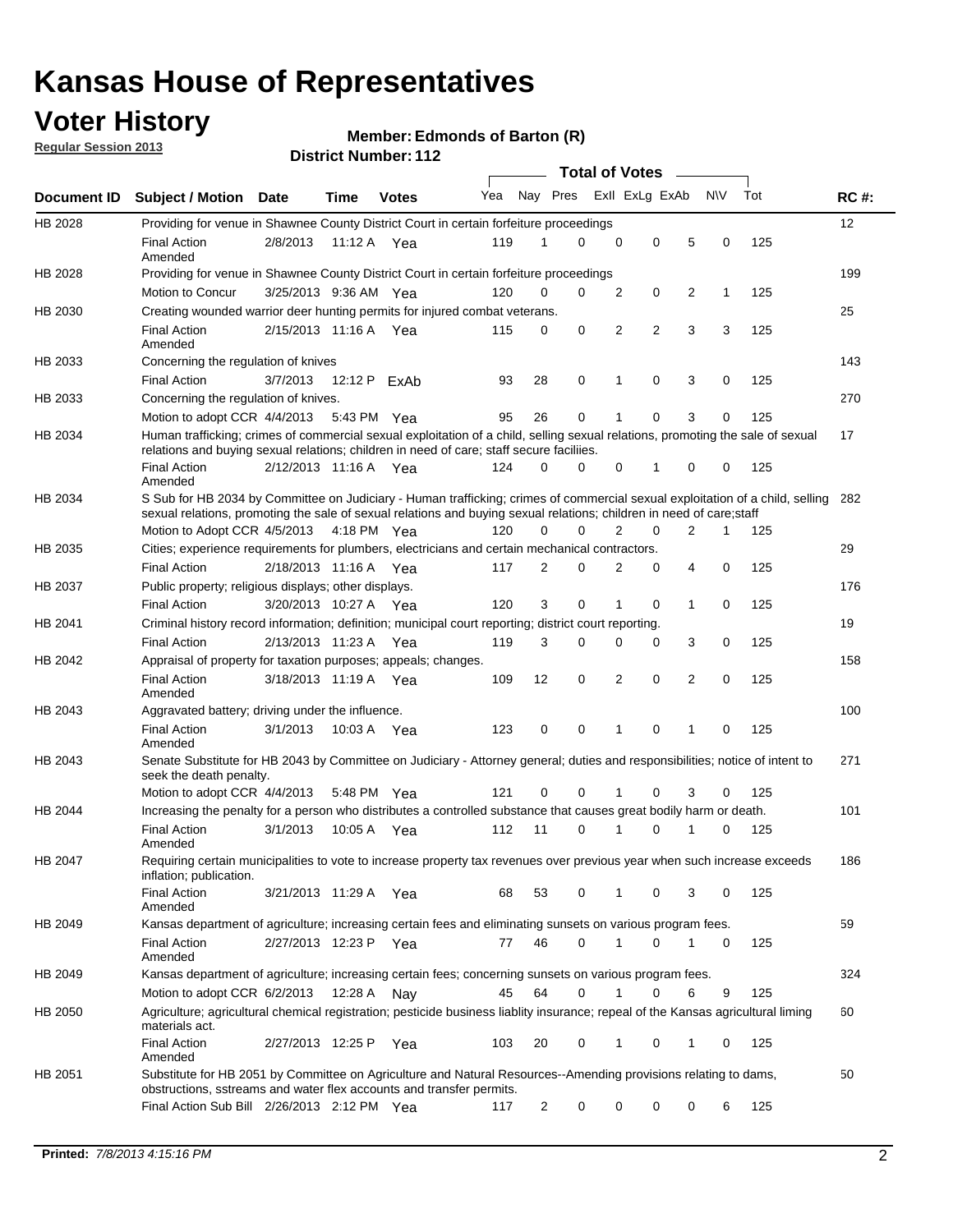### **Voter History**

**Member: Edmonds of Barton (R)** 

**Regular Session 2013**

|             |                                                                                                                                                                                                                                          |                       |         |              |     |              |             |                | <b>Total of Votes</b>   |                |                |     |             |
|-------------|------------------------------------------------------------------------------------------------------------------------------------------------------------------------------------------------------------------------------------------|-----------------------|---------|--------------|-----|--------------|-------------|----------------|-------------------------|----------------|----------------|-----|-------------|
| Document ID | <b>Subject / Motion Date</b>                                                                                                                                                                                                             |                       | Time    | <b>Votes</b> | Yea |              |             |                | Nay Pres Exll ExLg ExAb |                | <b>NV</b>      | Tot | <b>RC#:</b> |
| HB 2052     | Discharging a firearm inside or into a city; unlawful acts; exceptions.                                                                                                                                                                  |                       |         |              |     |              |             |                |                         |                |                |     | 155         |
|             | <b>Final Action</b><br>Amended                                                                                                                                                                                                           | 3/14/2013 11:20 A     |         | Yea          | 121 | 2            | 0           | $\mathbf 0$    | 0                       | 2              | 0              | 125 |             |
| HB 2052     | Senate Substitute for HB 2052 by Committee on Federal and State Affairs - Concerning firearms; personal and family<br>protection act; concealed handguns in public building; other changes; unlawful discharge of a firearm inside city. |                       |         |              |     |              |             |                |                         |                |                |     | 300         |
|             | Motion to Adopt CCR 4/5/2013 10:24 P Yea                                                                                                                                                                                                 |                       |         |              | 104 | 16           | 0           | 2              | 0                       | 2              | $\mathbf 1$    | 125 |             |
| HB 2055     | Personal and Familly Protection Act; public buildings; adequate security.                                                                                                                                                                |                       |         |              |     |              |             |                |                         |                |                |     | 156         |
|             | <b>Final Action</b><br>Amended                                                                                                                                                                                                           | 3/14/2013 11:26 A Yea |         |              | 84  | 38           | 0           | $\Omega$       | $\Omega$                | 2              | $\mathbf{1}$   | 125 |             |
| HB 2057     | Concerning property taxation; relating to county appraisers; appointing interim appraiser.                                                                                                                                               |                       |         |              |     |              |             |                |                         |                |                |     | 208         |
|             | <b>Final Action</b>                                                                                                                                                                                                                      | 3/26/2013 9:55 AM Yea |         |              | 119 | 0            | 0           | $\mathbf{1}$   | 0                       | 5              | 0              | 125 |             |
| HB 2058     | Taxation of helium and certain other gases under mineral severance tax, and prohibition of certain refunds related thereto.                                                                                                              |                       |         |              |     |              |             |                |                         |                |                |     | 159         |
|             | <b>Final Action</b>                                                                                                                                                                                                                      | 3/18/2013 11:21 A Yea |         |              | 119 | 2            | 0           | 2              | 0                       | $\overline{2}$ | 0              | 125 |             |
| HB 2059     | Income tax deductions and modifications and severance tax exemptions; basis of partner's interest and shareholder's stock;<br>statutory clarification.                                                                                   |                       |         |              |     |              |             |                |                         |                |                |     | 14          |
|             | <b>Final Action</b><br>Amended                                                                                                                                                                                                           | 2/11/2013 11:42 A     |         | Yea          | 122 | 2            | 0           | $\mathbf 0$    | 0                       | 1              | 0              | 125 |             |
| HB 2059     | Income tax deductions and modifications and severance tax exemptions; basis of partner's interest and shareholder's stock;<br>statutory clarification.                                                                                   |                       |         |              |     |              |             |                |                         |                |                |     | 293         |
|             | <b>Motion to Concur</b>                                                                                                                                                                                                                  | 4/5/2013              |         | 8:14 PM Nav  | 0   | 120          | 0           | 2              | 0                       | 2              | 1              | 125 |             |
| HB 2059     | Income tax rates, deductions and credits; rural opportunity zones; sales tax rates and distribution of revenue; severance tax;<br>and property tax exemptions for IRB property and property damaged by natural disaster.                 |                       |         |              |     |              |             |                |                         |                |                |     | 322         |
|             | Motion to adopt CCR 6/2/2013                                                                                                                                                                                                             |                       | 12:11 A | Nav          | 69  | 45           | 0           | 1              | 0                       | 6              | 4              | 125 |             |
| HB 2060     | Prohibiting certain confined persons from receiving food sales tax refunds and homestead property tax refunds.                                                                                                                           |                       |         |              |     |              |             |                |                         |                |                |     | 10          |
|             | <b>Final Action</b><br>Amended                                                                                                                                                                                                           | 2/7/2013              | 11:18 A | Yea          | 123 | 0            | 0           | $\Omega$       | 1                       | 1              | 0              | 125 |             |
| HB 2065     | Creating the crime of home improvement fraud.                                                                                                                                                                                            |                       |         |              |     |              |             |                |                         |                |                |     | 20          |
|             | <b>Final Action</b><br>Amended                                                                                                                                                                                                           | 2/13/2013 11:26 A Yea |         |              | 106 | 16           | 0           | $\mathbf 0$    | 0                       | 3              | 0              | 125 |             |
| HB 2066     | Physical therapists; evaluation and treatment of patients.                                                                                                                                                                               |                       |         |              |     |              |             |                |                         |                |                |     | 26          |
|             | <b>Final Action</b><br>Amended                                                                                                                                                                                                           | 2/15/2013 11:18 A Yea |         |              | 98  | 16           | 0           | 2              | $\overline{2}$          | 3              | 4              | 125 |             |
| HB 2067     | Board of nursing; assistant attorneys general.                                                                                                                                                                                           |                       |         |              |     |              |             |                |                         |                |                |     | 15          |
|             | <b>Final Action</b>                                                                                                                                                                                                                      | 2/11/2013 11:44 A Yea |         |              | 123 | 1            | 0           | $\mathbf 0$    | 0                       | 1              | 0              | 125 |             |
| HB 2069     | Public policy; certain city ordinances and county resolutions declared void.                                                                                                                                                             |                       |         |              |     |              |             |                |                         |                |                |     | 102         |
|             | <b>Final Action</b><br>Amended                                                                                                                                                                                                           | 3/1/2013              | 10:06 A | Yea          | 92  | 31           | 0           | 1              | 0                       | 1              | 0              | 125 |             |
| HB 2069     | Public policy; certain city ordinances and county resolutions declared void.                                                                                                                                                             |                       |         |              |     |              |             |                |                         |                |                |     | 292         |
|             | Motion to Concur                                                                                                                                                                                                                         | 4/5/2013              |         | 8:04 PM Yea  | 88  | 32           | 0           | 2              | 0                       | 2              | 1              | 125 |             |
| HB 2070     | Appearance bond conditions; surety and bounty hunter regulation.                                                                                                                                                                         |                       |         |              |     |              |             |                |                         |                |                |     | 103         |
|             | <b>Final Action</b><br>Amended                                                                                                                                                                                                           | 3/1/2013              |         | 10:08 A Yea  | 122 | $\mathbf{1}$ | $\mathbf 0$ | $\mathbf{1}$   | 0                       | 1              | 0              | 125 |             |
| HB 2074     | Cities and counties; solid waste disposal areas; restrictions.                                                                                                                                                                           |                       |         |              |     |              |             |                |                         |                |                |     | 139         |
|             | <b>Emergency Final</b><br><b>Action Amend</b>                                                                                                                                                                                            | 3/1/2013              |         | 1:11 PM Yea  | 102 | 19           | 0           | $\mathbf{1}$   | 0                       | 1              | $\overline{2}$ | 125 |             |
| HB 2075     | Cities; qualifications and rehabilitation of abandoned property.                                                                                                                                                                         |                       |         |              |     |              |             |                |                         |                |                |     | 61          |
|             | <b>Final Action</b><br>Amended                                                                                                                                                                                                           | 2/27/2013 12:27 P     |         | Nay          | 72  | 51           | 0           | 1              | 0                       | 1              | 0              | 125 |             |
| HB 2077     | Granting professional licenses to military service members.<br><b>Final Action</b><br>Amended                                                                                                                                            | 2/26/2013 2:13 PM Yea |         |              | 119 | 0            | 0           | $\overline{2}$ | 0                       | $\overline{2}$ | $\overline{2}$ | 125 | 51          |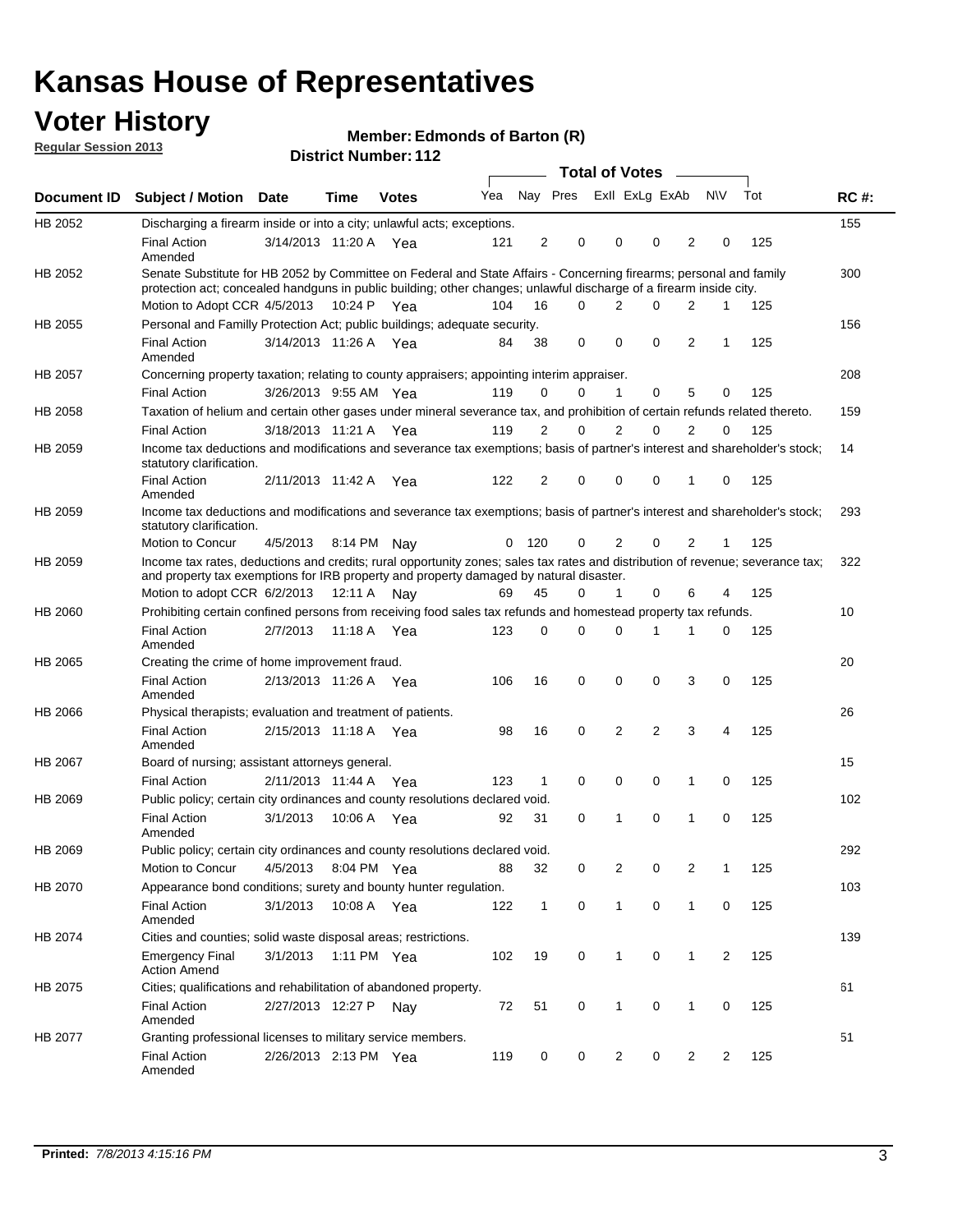### **Voter History**

**Member: Edmonds of Barton (R)** 

**Regular Session 2013**

|                    |                                                                                                                                                                                                       |                       |             | різитествиння і га |              |              |   | <b>Total of Votes</b> |             | $\sim$         |             |     |             |
|--------------------|-------------------------------------------------------------------------------------------------------------------------------------------------------------------------------------------------------|-----------------------|-------------|--------------------|--------------|--------------|---|-----------------------|-------------|----------------|-------------|-----|-------------|
| <b>Document ID</b> | <b>Subject / Motion Date</b>                                                                                                                                                                          |                       | <b>Time</b> | <b>Votes</b>       | Yea Nay Pres |              |   | Exll ExLg ExAb        |             |                | <b>NV</b>   | Tot | <b>RC#:</b> |
| HB 2078            | Authorizing certain licensing boards to accept education, training or experience completed in the military towards licensure in<br>this state.                                                        |                       |             |                    |              |              |   |                       |             |                |             |     | 52          |
|                    | <b>Final Action</b><br>Amended                                                                                                                                                                        | 2/26/2013 2:14 PM Yea |             |                    | 119          | 0            | 0 | 2                     | 0           | 2              | 2           | 125 |             |
| HB 2078            | Authorizing certain licensing boards to accept education, training or experience of military service members towards obtaining 275<br>licensure in this state.                                        |                       |             |                    |              |              |   |                       |             |                |             |     |             |
|                    | Motion to adopt CCR 4/5/2013                                                                                                                                                                          |                       | 11:42 A     | Yea                | 120          | 0            | 0 | $\overline{2}$        | 0           | 3              | 0           | 125 |             |
| HB 2081            | Forfeiture of property related to violations of certain criminal acts.                                                                                                                                |                       |             |                    |              |              |   |                       |             |                |             |     | 18          |
|                    | <b>Final Action</b><br>Amended                                                                                                                                                                        | 2/12/2013 11:17 A Yea |             |                    | 124          | 0            | 0 | $\Omega$              | 1           | 0              | 0           | 125 |             |
| HB 2081            | Forfeiture of property related to violations of certain criminal acts.                                                                                                                                |                       |             |                    |              |              |   |                       |             |                |             |     | 306         |
|                    | Motion to adopt CCR 5/10/2013 10:38 A                                                                                                                                                                 |                       |             | Yea                | 121          | 0            | 0 | 1                     | 1           | 2              | 0           | 125 |             |
| HB 2083            | Public employees relations boards; assessment of certain costs.                                                                                                                                       |                       |             |                    |              |              |   |                       |             |                |             |     | 104         |
|                    | <b>Final Action</b><br>Amended                                                                                                                                                                        | 3/1/2013              | 10:09 A     | Yea                | 87           | 36           | 0 | 1                     | $\mathbf 0$ | 1              | $\mathbf 0$ | 125 |             |
| HB 2084            | Tax credits for community services contributions; youth apprenticeship and entrepreneurship.                                                                                                          |                       |             |                    |              |              |   |                       |             |                |             |     | 105         |
|                    | <b>Final Action</b><br>Amended                                                                                                                                                                        | 3/1/2013              | 10:11 A     | Yea                | 120          | 3            | 0 | 1                     | $\mathbf 0$ | 1              | 0           | 125 |             |
| HB 2084            | Tax credits for community services contributions; youth apprenticeship and entrepreneurship.                                                                                                          |                       |             |                    |              |              |   |                       |             |                |             |     | 316         |
|                    | Sub Motion to Concur 5/24/2013 9:33 AM Nav                                                                                                                                                            |                       |             |                    | 5            | - 109        | 0 |                       | $\Omega$    | 9              | 1           | 125 |             |
| HB 2086            | Eligible infrastructure costs for tax increment financing and community improvement districts; bond repayment tax revenue<br>pledge requirements.                                                     |                       |             |                    |              |              |   |                       |             |                |             |     | 160         |
|                    | <b>Final Action</b>                                                                                                                                                                                   | 3/18/2013 11:24 A     |             | Nav                | 61           | 60           | 0 | 2                     | 0           | $\overline{2}$ | 0           | 125 |             |
| HB 2086            | Eligible infrastructure costs for tax increment financing and community improvement districts; bond repayment tax revenue<br>pledge requirements.                                                     |                       |             |                    |              |              |   |                       |             |                |             |     | 173         |
|                    | <b>Final Action</b>                                                                                                                                                                                   | 3/19/2013 5:25 PM     |             | Nav                | 81           | 41           | 0 | 1                     | 0           | 1              | 1           | 125 |             |
| HB 2091            | Publication of delinquent personal property tax statements.                                                                                                                                           |                       |             |                    |              |              |   |                       |             |                |             |     | 161         |
|                    | <b>Final Action</b><br>Amended                                                                                                                                                                        | 3/18/2013 11:25 A     |             | Nav                | 81           | 40           | 0 | 2                     | 0           | $\overline{2}$ | 0           | 125 |             |
| HB 2093            | Amending the crime of identity theft.                                                                                                                                                                 |                       |             |                    |              |              |   |                       |             |                |             |     | 106         |
|                    | <b>Final Action</b><br>Amended                                                                                                                                                                        | 3/1/2013              | 10:12 A     | Yea                | 123          | 0            | 0 | 1                     | $\Omega$    | 1              | 0           | 125 |             |
| HB 2093            | Senate Substitute for HB 2093 by Committee on Judiciary - Identity theft and identity fraud; unlawful acts concerning<br>computers; DNA testing and exculpatory evidence; murder in the first degree. |                       |             |                    |              |              |   |                       |             |                |             |     | 289         |
|                    | Motion to Adopt CCR 4/5/2013 7:49 PM Yea                                                                                                                                                              |                       |             |                    | 118          | 2            | 0 | 2                     | 0           | 2              | 1           | 125 |             |
| HB 2094            | Student electronic privacy at public and private postsecondary educational institutions.                                                                                                              |                       |             |                    |              |              |   |                       |             |                |             |     | 164         |
|                    | <b>Final Action</b><br>Amended                                                                                                                                                                        | 3/19/2013 10:33 A     |             | Yea                | 123          | 0            | 0 | 1                     | 0           | 1              | 0           | 125 |             |
| HB 2096            | Local governmental entities and investment of public moneys.                                                                                                                                          |                       |             |                    |              |              |   |                       |             |                |             |     | 23          |
|                    | <b>Final Action</b>                                                                                                                                                                                   | 2/14/2013 11:21 A     |             | Yea                | 123          | 0            | 0 | 0                     | 0           | 1              | 1           | 125 |             |
| HB 2099            | Insurance- updating certain statutory references.                                                                                                                                                     |                       |             |                    |              |              |   |                       |             |                |             |     | 71          |
|                    | <b>Final Action</b><br>Amended                                                                                                                                                                        | 2/28/2013 11:23 A     |             | Yea                | 124          | 0            | 0 | 1                     | 0           | 0              | 0           | 125 |             |
| HB 2101            | Interstate transmission siting compact.                                                                                                                                                               |                       |             |                    |              |              |   |                       |             |                |             |     | 209         |
|                    | <b>Final Action</b><br>Amended                                                                                                                                                                        | 3/26/2013 9:56 AM Yea |             |                    | 118          | $\mathbf{1}$ | 0 | 1                     | 0           | 5              | 0           | 125 |             |
| HB 2105            | Substitute HB 2105 by Committee on Commerce, Labor and Economic Development - Employment security law.                                                                                                |                       |             |                    |              |              |   |                       |             |                |             |     | 107         |
|                    | Final Action Sub Bill 3/1/2013                                                                                                                                                                        |                       | 10:13 A Yea |                    | 88           | 35           | 0 |                       | 0           | 1              | 0           | 125 |             |
| HB 2105            | Substitute HB 2105 by Committee on Commerce, Labor and Economic Development - Employment security law.                                                                                                |                       |             |                    |              |              |   |                       |             |                |             |     | 298         |
|                    | Motion to adopt CCR 4/5/2013                                                                                                                                                                          |                       | 9:46 PM Yea |                    | 89           | 31           | 0 | 2                     | 0           | 2              | 1           | 125 |             |
| HB 2106            | Portable electronics insurance act.                                                                                                                                                                   |                       |             |                    |              |              |   |                       |             |                |             |     | 133         |
|                    | <b>Emergency Final</b><br>Action                                                                                                                                                                      | 3/1/2013              |             | 1:03 PM $Yea$      | 117          | 4            | 0 | $\mathbf{1}$          | 0           | $\mathbf{1}$   | 2           | 125 |             |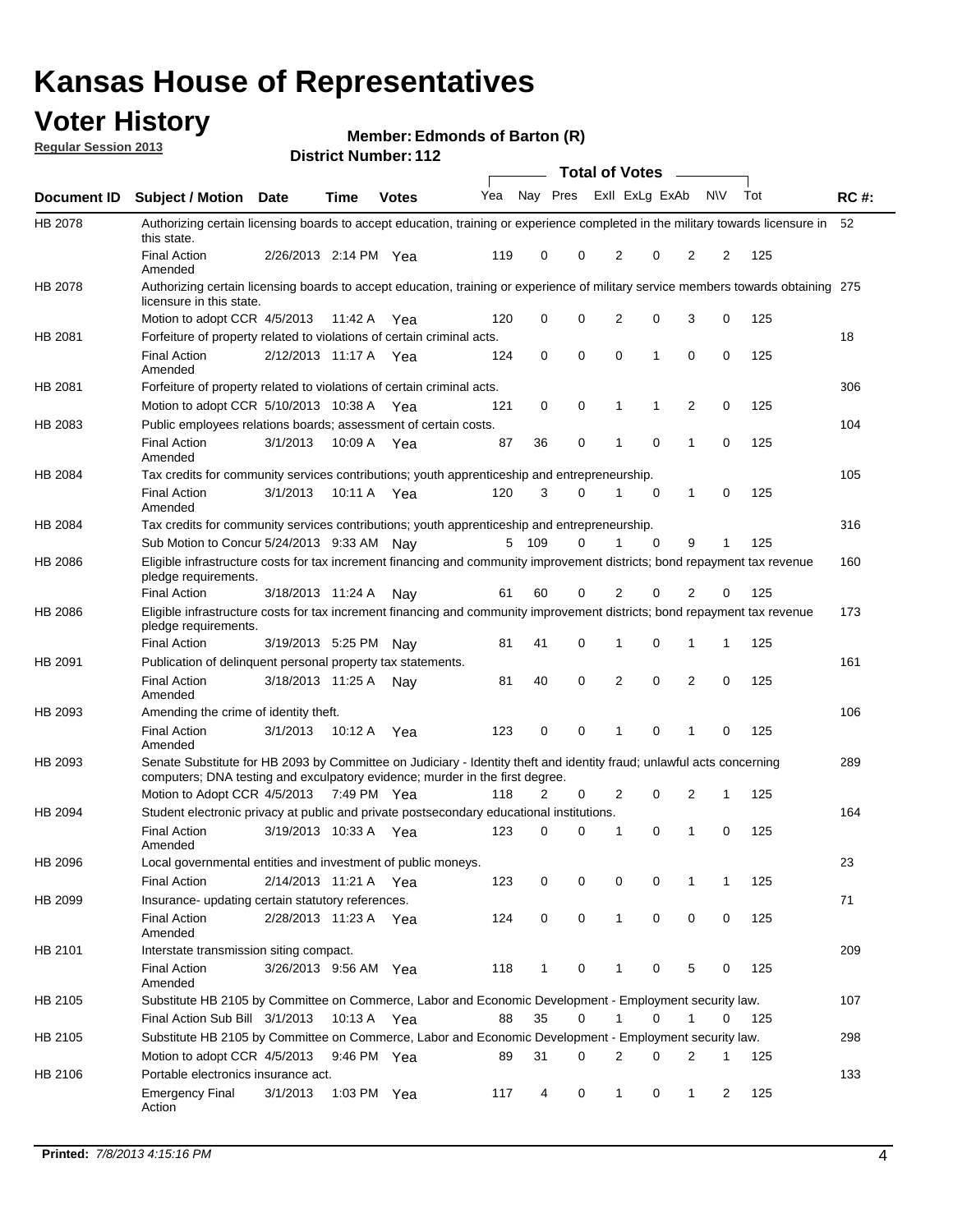### **Voter History**

**Member: Edmonds of Barton (R)** 

**Regular Session 2013**

|             |                                                                                                                                                                                                                                                                      |                       |             | דו הסמווטג ושמות <i>ב</i> וס |     |                |             | <b>Total of Votes</b> |   | $\overline{\phantom{a}}$ |                |     |             |
|-------------|----------------------------------------------------------------------------------------------------------------------------------------------------------------------------------------------------------------------------------------------------------------------|-----------------------|-------------|------------------------------|-----|----------------|-------------|-----------------------|---|--------------------------|----------------|-----|-------------|
| Document ID | <b>Subject / Motion Date</b>                                                                                                                                                                                                                                         |                       | <b>Time</b> | <b>Votes</b>                 | Yea | Nay Pres       |             | Exll ExLg ExAb        |   |                          | <b>NV</b>      | Tot | <b>RC#:</b> |
| HB 2107     | Insurance; enacting the electronic notice and document act.                                                                                                                                                                                                          |                       |             |                              |     |                |             |                       |   |                          |                |     | 134         |
|             | <b>Emergency Final</b><br><b>Action Amend</b>                                                                                                                                                                                                                        | 3/1/2013              | 1:04 PM Yea |                              | 121 | 0              | 0           | 1                     | 0 | 1                        | 2              | 125 |             |
| HB 2107     | Insurance; enacting the electronic notice and document act, return of premiums separate from the notice of adverse<br>underwriting decision, statutory updates, uninsurable health plan increase in lifetime limit, mandate lite, certain company<br>dividend plans. |                       |             |                              |     |                |             |                       |   |                          |                |     | 281         |
|             | Motion to Adopt CCR 4/5/2013                                                                                                                                                                                                                                         |                       | 4:06 PM     | Nav                          | 69  | 50             | 0           | 2                     | 0 | 3                        | $\mathbf{1}$   | 125 |             |
| HB 2109     | School finance; military pupil count.                                                                                                                                                                                                                                |                       |             |                              |     |                |             |                       |   |                          |                |     | 108         |
|             | <b>Final Action</b>                                                                                                                                                                                                                                                  | 3/1/2013              | 10:15A      | Nav                          | 104 | 19             | 0           | 1                     | 0 | $\mathbf{1}$             | 0              | 125 |             |
| HB 2109     | Enacting the Kansas children's protection act.                                                                                                                                                                                                                       |                       |             |                              |     |                |             |                       |   |                          |                |     | 277         |
|             | Motion to Adopt CCR 4/5/2013                                                                                                                                                                                                                                         |                       | 12:31 P     | Yea                          | 116 | $\overline{2}$ | 0           | 2                     | 0 | 3                        | $\overline{2}$ | 125 |             |
| HB 2112     | Campaign finance; transfer of campaign money to another candidacy.                                                                                                                                                                                                   |                       |             |                              |     |                |             |                       |   |                          |                |     | 72          |
|             | <b>Final Action</b><br>Amended                                                                                                                                                                                                                                       | 2/28/2013 11:25 A Yea |             |                              | 95  | 29             | 0           | 1                     | 0 | 0                        | 0              | 125 |             |
| HB 2114     | Debt setoff; collection assistance fee.                                                                                                                                                                                                                              |                       |             |                              |     |                |             |                       |   |                          |                |     | 21          |
|             | <b>Final Action</b>                                                                                                                                                                                                                                                  | 2/13/2013 11:34 A     |             | Yea                          | 90  | 32             | 0           | 0                     | 0 | 3                        | 0              | 125 |             |
| HB 2115     | Relating to the employment of retired judges and justices.                                                                                                                                                                                                           |                       |             |                              |     |                |             |                       |   |                          |                |     | 73          |
|             | <b>Final Action</b>                                                                                                                                                                                                                                                  | 2/28/2013 11:27 A     |             | Yea                          | 124 | 0              | $\mathbf 0$ | 1                     | 0 | 0                        | 0              | 125 |             |
| HB 2115     | Courts; employment of retired judges and justices; court debt setoff.                                                                                                                                                                                                |                       |             |                              |     |                |             |                       |   |                          |                |     | 309         |
|             | Motion to Adopt CCR 5/14/2013 2:14 PM Yea                                                                                                                                                                                                                            |                       |             |                              | 100 | 13             | 0           | 1                     | 0 | 9                        | $\overline{2}$ | 125 |             |
| HB 2118     | Preservation of historic property; environs authority deleted.                                                                                                                                                                                                       |                       |             |                              |     |                |             |                       |   |                          |                |     | 62          |
|             | <b>Final Action</b>                                                                                                                                                                                                                                                  | 2/27/2013 12:30 P     |             | Yea                          | 99  | 24             | 0           | 1                     | 0 | $\mathbf{1}$             | 0              | 125 |             |
| HB 2120     | Updating provisions relating to the Kansas bureau of investigations DNA database.                                                                                                                                                                                    |                       |             |                              |     |                |             |                       |   |                          |                |     | 109         |
|             | <b>Final Action</b><br>Amended                                                                                                                                                                                                                                       | 3/1/2013              | 10:16 A     | Yea                          | 121 | 2              | 0           | 1                     | 0 | 1                        | 0              | 125 |             |
| HB 2120     | Updating provisions relating to DNA collection and DNA evidence; amending the definition of a bet for purposes of the Kansas 302<br>criminal code; sentencing for possession of a firearm during a drug felony                                                       |                       |             |                              |     |                |             |                       |   |                          |                |     |             |
|             | Motion to adopt CCR 5/9/2013                                                                                                                                                                                                                                         |                       | 11:32 A Yea |                              | 74  | 49             | 0           |                       | 0 | 1                        | 0              | 125 |             |
| HB 2122     | Real estate brokers and salespersons; licensing requirements; sales transaction requirements.                                                                                                                                                                        |                       |             |                              |     |                |             |                       |   |                          |                |     | 37          |
|             | <b>Final Action</b><br>Amended                                                                                                                                                                                                                                       | 2/20/2013 11:13 A Yea |             |                              | 121 | 1              | $\Omega$    |                       | 0 | 2                        | 0              | 125 |             |
| HB 2125     | Increasing real estate broker's and salesperson's license fees.                                                                                                                                                                                                      |                       |             |                              |     |                |             |                       |   |                          |                |     | 38          |
|             | <b>Final Action</b>                                                                                                                                                                                                                                                  | 2/20/2013 12:16 P     |             | Nav                          | 71  | 50             | 1           | 0                     | 0 | 0                        | 3              | 125 |             |
| HB 2128     | Open records act; exceptions.                                                                                                                                                                                                                                        |                       |             |                              |     |                |             |                       |   |                          |                |     | 74          |
|             | <b>Final Action</b><br>Amended                                                                                                                                                                                                                                       | 2/28/2013 11:28 A     |             | Yea                          | 124 | 0              | 0           | 1                     | 0 | 0                        | 0              | 125 |             |
| HB 2128     | Open records act; exceptions.                                                                                                                                                                                                                                        |                       |             |                              |     |                |             |                       |   |                          |                |     | 259         |
|             | Motion to Concur                                                                                                                                                                                                                                                     | 4/3/2013              | 10:29 A     | Yea                          | 119 | 0              | 0           | 1                     | 0 | 3                        | $\overline{2}$ | 125 |             |
| HB 2130     | Elections; petition circulators.                                                                                                                                                                                                                                     |                       |             |                              |     |                |             |                       |   |                          |                |     | 30          |
|             | <b>Final Action</b>                                                                                                                                                                                                                                                  | 2/18/2013 11:17 A     |             | Yea                          | 118 | $\mathbf{1}$   | 0           | $\overline{c}$        | 0 | 4                        | 0              | 125 |             |
| HB 2135     | Property tax exemption; military housing.                                                                                                                                                                                                                            |                       |             |                              |     |                |             |                       |   |                          |                |     | 162         |
|             | <b>Final Action</b>                                                                                                                                                                                                                                                  | 3/18/2013 11:27 A     |             | Yea                          | 117 | 4              | 0           | $\overline{c}$        | 0 | $\overline{2}$           | 0              | 125 |             |
| HB 2138     | Repealing statutes related to oil and gas.                                                                                                                                                                                                                           |                       |             |                              |     |                |             |                       |   |                          |                |     | 53          |
|             | <b>Final Action</b><br>Amended                                                                                                                                                                                                                                       | 2/26/2013 2:16 PM Yea |             |                              | 119 | 0              | 0           | 2                     | 0 | $\overline{2}$           | $\overline{2}$ | 125 |             |
| HB 2139     | Canceled warrants.                                                                                                                                                                                                                                                   |                       |             |                              |     |                |             |                       |   |                          |                |     | 75          |
|             | <b>Final Action</b><br>Amended                                                                                                                                                                                                                                       | 2/28/2013 11:30 A     |             | Yea                          | 99  | 25             | 0           | 1                     | 0 | 0                        | 0              | 125 |             |
| HB 2139     | Canceled warrants.                                                                                                                                                                                                                                                   |                       |             |                              |     |                |             |                       |   |                          |                |     | 266         |
|             | Motion to Concur                                                                                                                                                                                                                                                     | 4/4/2013              | 2:40 PM     | Yea                          | 114 | 8              | 0           | 1                     | 0 | 2                        | 0              | 125 |             |
| HB 2140     | Repealing K.S.A. 72-60b03                                                                                                                                                                                                                                            |                       |             |                              |     |                |             |                       |   |                          |                |     | 39          |
|             | <b>Final Action</b>                                                                                                                                                                                                                                                  | 2/20/2013 12:17 P     |             | Yea                          | 122 | 0              | 0           | 0                     | 0 | 0                        | 3              | 125 |             |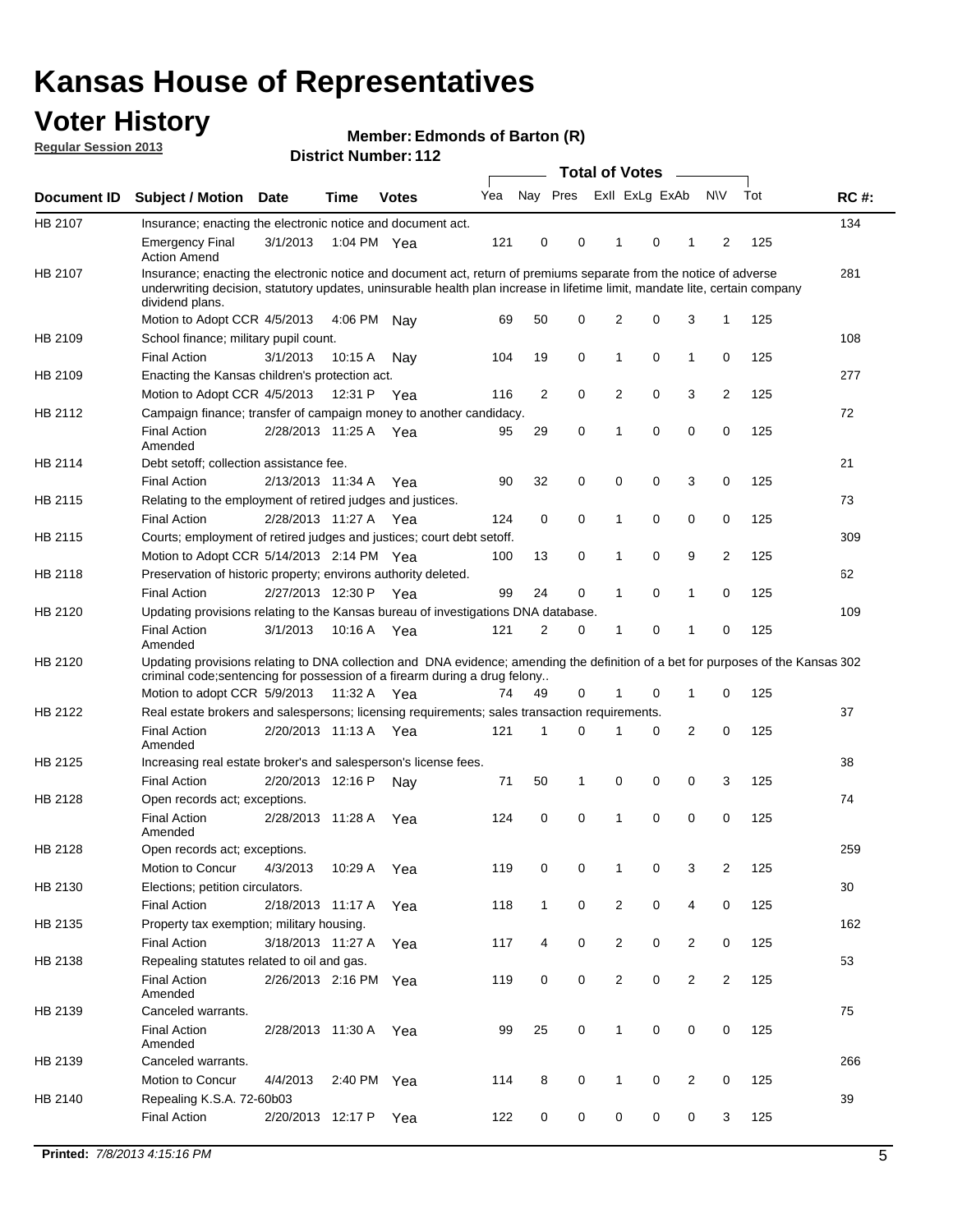### **Voter History**

**Member: Edmonds of Barton (R)** 

**Regular Session 2013**

|                    |                                                                                                                                              |          |                       |              |     |    | <b>Total of Votes</b>   |             |          | $\sim 100$  |     |     |             |
|--------------------|----------------------------------------------------------------------------------------------------------------------------------------------|----------|-----------------------|--------------|-----|----|-------------------------|-------------|----------|-------------|-----|-----|-------------|
| <b>Document ID</b> | <b>Subject / Motion Date</b>                                                                                                                 |          | Time                  | <b>Votes</b> | Yea |    | Nay Pres ExII ExLg ExAb |             |          |             | N\V | Tot | <b>RC#:</b> |
| HB 2141            | Repealer; elections process for certain unified school districts.                                                                            |          |                       |              |     |    |                         |             |          |             |     |     | 24          |
|                    | <b>Final Action</b>                                                                                                                          |          | 2/14/2013 11:23 A     | Yea          | 123 | 0  | 0                       | 0           | 0        | 1           | 1   | 125 |             |
| HB 2142            | Certain educational statutes concerning USD land transfers and higher education loan and grant programs.                                     |          |                       |              |     |    |                         |             |          |             |     |     | 40          |
|                    | <b>Final Action</b>                                                                                                                          |          | 2/20/2013 12:19 P Yea |              | 122 | 0  | 0                       | 0           | $\Omega$ | 0           | 3   | 125 |             |
| HB 2143            | Repealing outdated provisions relating to the purchase of certain real estate by the department of corrections.                              |          |                       |              |     |    |                         |             |          |             |     |     | 34          |
|                    | <b>Final Action</b>                                                                                                                          |          | 2/20/2013 11:09 A Yea |              | 122 | 0  | 0                       | 1           | 0        | 2           | 0   | 125 |             |
| HB 2144            | Repealing unnecessary statutes relating to juveniles.                                                                                        |          |                       |              |     |    |                         |             |          |             |     |     | 76          |
|                    | <b>Final Action</b>                                                                                                                          |          | 2/28/2013 11:32 A Yea |              | 124 | 0  | 0                       | 1           | 0        | 0           | 0   | 125 |             |
| HB 2145            | Repealing K.S.A. 75-5028; concerning the sale of real estate by the secretary of transportation.                                             |          |                       |              |     |    |                         |             |          |             |     |     | 35          |
|                    | <b>Final Action</b>                                                                                                                          |          | 2/20/2013 11:11 A Yea |              | 122 | 0  | 0                       | 1           | 0        | 2           | 0   | 125 |             |
| HB 2146            | Repealing the cancer drug repository program K.S.A. 2012 Supp. 65-1664 through 65-1667 and amending K.S.A. 2012 Supp. 77<br>65-1636.         |          |                       |              |     |    |                         |             |          |             |     |     |             |
|                    | <b>Final Action</b>                                                                                                                          |          | 2/28/2013 11:33 A     | Yea          | 124 | 0  | 0                       | 1           | $\Omega$ | 0           | 0   | 125 |             |
| HB 2147            | Repealer; use of metric system on certain road signs and markers, moving of heavy vehicles on bridges or culverts, interstate 94<br>bridges. |          |                       |              |     |    |                         |             |          |             |     |     |             |
|                    | <b>Final Action</b>                                                                                                                          | 3/1/2013 |                       | 9:52 AM Yea  | 123 | 0  | 0                       |             | 0        | 1           | 0   | 125 |             |
| HB 2148            | Repealers; postsecondary education scholarship provisions.                                                                                   |          |                       |              |     |    |                         |             |          |             |     |     | 41          |
|                    | <b>Final Action</b>                                                                                                                          |          | 2/20/2013 12:21 P     | Yea          | 106 | 16 | $\mathbf 0$             | 0           | 0        | $\mathbf 0$ | 3   | 125 |             |
| HB 2149            | Repealers; postsecondary education student loans and tuition grants.                                                                         |          |                       |              |     |    |                         |             |          |             |     |     | 42          |
|                    | <b>Final Action</b>                                                                                                                          |          | 2/20/2013 12:22 P     | Yea          | 108 | 14 | 0                       | 0           | $\Omega$ | $\Omega$    | 3   | 125 |             |
| HB 2149            | Repealing a \$500,000 transfer from highway patrol training center fund to the state general fund.                                           |          |                       |              |     |    |                         |             |          |             |     |     | 314         |
|                    | Motion to Concur                                                                                                                             |          | 5/23/2013 10:22 A Yea |              | 113 | 0  | 0                       |             | 0        | 8           | 3   | 125 |             |
| HB 2150            | Repealers; workforce development loan program act.                                                                                           |          |                       |              |     |    |                         |             |          |             |     |     | 78          |
|                    | <b>Final Action</b>                                                                                                                          |          | 2/28/2013 11:34 A Yea |              | 94  | 30 | $\mathbf 0$             | 1           | 0        | 0           | 0   | 125 |             |
| HB 2150            | Senate Substitute for HB 2150 by Committee on Commerce--Concerning the Kansas employment first oversight commission.                         |          |                       |              |     |    |                         |             |          |             |     |     | 267         |
|                    | Motion to Concur                                                                                                                             |          | 4/4/2013 2:44 PM Yea  |              | 110 | 12 | 0                       | 1           | 0        | 2           | 0   | 125 |             |
| HB 2151            | Repealers; report on medically underserved areas of the state.                                                                               |          |                       |              |     |    |                         |             |          |             |     |     | 63          |
|                    | <b>Final Action</b>                                                                                                                          |          | 2/27/2013 12:31 P     | Yea          | 123 | 0  | $\mathbf 0$             | 1           | 0        | 1           | 0   | 125 |             |
| HB 2152            | Repealer: uniform land sales practices act.                                                                                                  |          |                       |              |     |    |                         |             |          |             |     |     | 36          |
|                    | <b>Final Action</b>                                                                                                                          |          | 2/20/2013 11:12 A     | Yea          | 122 | 0  | $\mathbf 0$             | 1           | 0        | 2           | 0   | 125 |             |
| HB 2153            | Unused medications act; dontating entities.                                                                                                  |          |                       |              |     |    |                         |             |          |             |     |     | 64          |
|                    | <b>Final Action</b><br>Amended                                                                                                               |          | 2/27/2013 12:33 P     | Yea          | 123 | 0  | 0                       | 1           | 0        | 1           | 0   | 125 |             |
| HB 2154            | Senate Substitute for HB 2154 by Committee on Public Health and Welfare--Cosmetology; relating to licensure and renewal of 31                |          |                       |              |     |    |                         |             |          |             |     |     |             |
|                    | persons, salons and clinics.<br><b>Final Action</b><br>Amended                                                                               |          | 2/18/2013 11:19 A     | Yea          | 119 | 0  | 0                       | 2           | 0        | 4           | 0   | 125 |             |
| HB 2155            | Cosmetology; relating to licensure and renewal.                                                                                              |          |                       |              |     |    |                         |             |          |             |     |     | 32          |
|                    | <b>Final Action</b><br>Amended                                                                                                               |          | 2/18/2013 11:21 A Yea |              | 119 | 0  | 0                       | 2           | 0        |             | 0   | 125 |             |
| HB 2156            | Repealers; school finance; area vocational school fund; local effort as applied to U.S.D. No. 450                                            |          |                       |              |     |    |                         |             |          |             |     |     | 43          |
|                    | <b>Final Action</b>                                                                                                                          |          | 2/20/2013 12:23 P     | Yea          | 122 | 0  | 0                       | 0           | 0        | 0           | 3   | 125 |             |
| HB 2160            | Quality care assessment on skilled nursing care facilities.                                                                                  |          |                       |              |     |    |                         |             |          |             |     |     | 144         |
|                    | <b>Final Action</b>                                                                                                                          | 3/7/2013 |                       | 12:13 P ExAb | 100 | 21 | 0                       | 1           | 0        | 3           | 0   | 125 |             |
| HB 2162            | Prohibition on use of state appropriated moneys to lobby relating to gun control at federal, state and local ogvernment level.               |          |                       |              |     |    |                         |             |          |             |     |     | 79          |
|                    | <b>Final Action</b><br>Amended                                                                                                               |          | 2/28/2013 11:36 A Yea |              | 120 | 4  | 0                       | 1           | 0        | 0           | 0   | 125 |             |
| HB 2162            | Prohibition on use of state appropriated moneys to lobby at federal, state and local government levels relating to gun control.              |          |                       |              |     |    |                         |             |          |             |     |     | 312         |
|                    | Motion to adopt CCR 5/21/2013 2:52 PM Yea                                                                                                    |          |                       |              | 83  | 28 | 0                       |             | 0        | 13          | 0   | 125 |             |
| HB 2163            | Relating to garnishment proceedings.                                                                                                         |          |                       |              |     |    |                         |             |          |             |     |     | 80          |
|                    | <b>Final Action</b>                                                                                                                          |          | 2/28/2013 11:37 A Yea |              | 124 | 0  | 0                       | $\mathbf 1$ | 0        | 0           | 0   | 125 |             |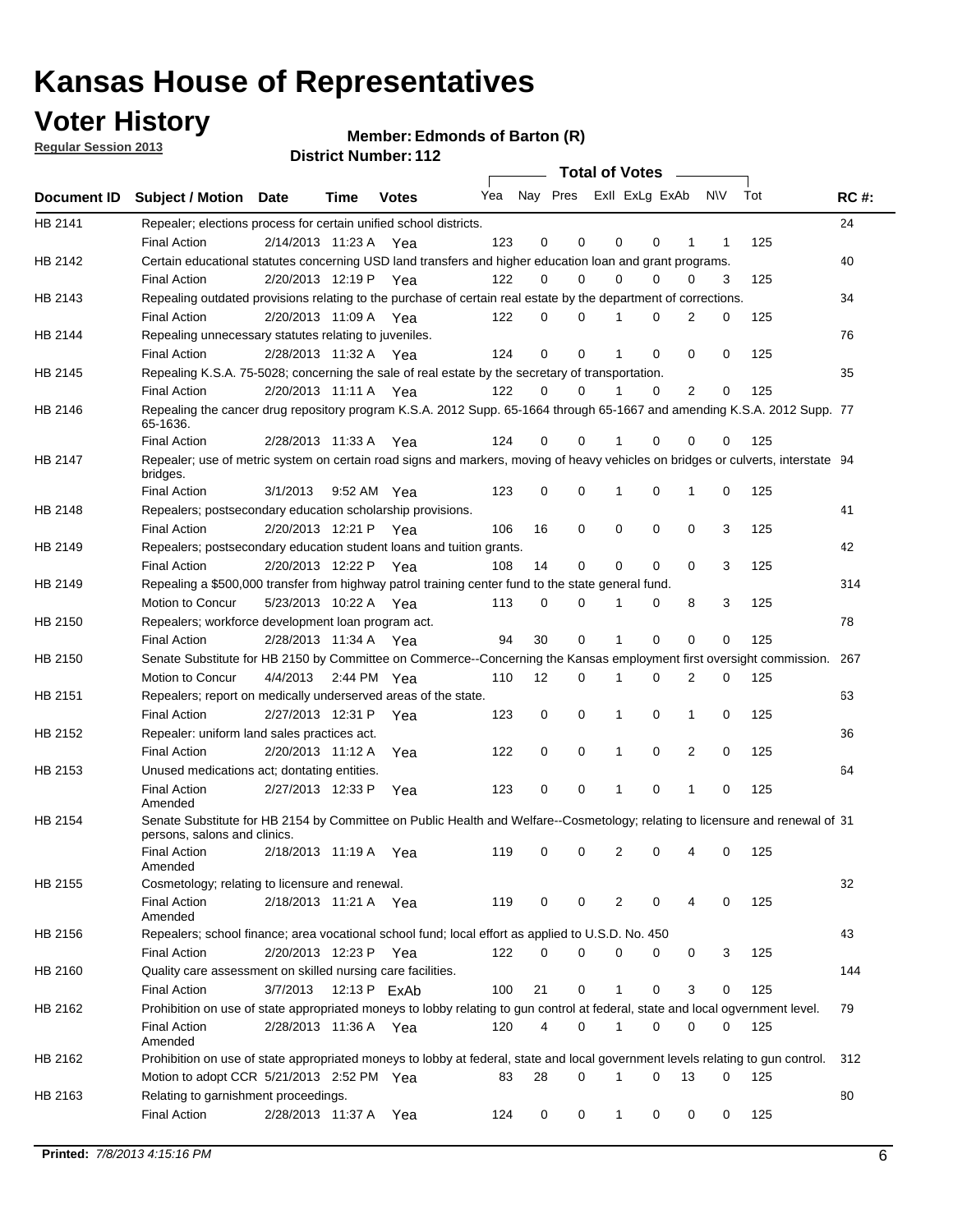### **Voter History**

**Regular Session 2013**

#### **Member: Edmonds of Barton (R)**

|                    |                                                                                                                                                                                                                                    |                       |             | різитествиння і га |              |              |          | <b>Total of Votes</b> |          | $\sim$ |                |     |             |
|--------------------|------------------------------------------------------------------------------------------------------------------------------------------------------------------------------------------------------------------------------------|-----------------------|-------------|--------------------|--------------|--------------|----------|-----------------------|----------|--------|----------------|-----|-------------|
| <b>Document ID</b> | <b>Subject / Motion Date</b>                                                                                                                                                                                                       |                       | Time        | <b>Votes</b>       | Yea Nay Pres |              |          | Exll ExLg ExAb        |          |        | <b>NV</b>      | Tot | <b>RC#:</b> |
| HB 2164            | Relating to jurors; information disqualifying prospective juror from jury service.                                                                                                                                                 |                       |             |                    |              |              |          |                       |          |        |                |     | 47          |
|                    | <b>Final Action</b><br>Amended                                                                                                                                                                                                     | 2/25/2013 12:12 P Yea |             |                    | 75           | 45           | 0        | 0                     | 0        | 0      | 5              | 125 |             |
| HB 2164            | Juries and grand juries.                                                                                                                                                                                                           |                       |             |                    |              |              |          |                       |          |        |                |     | 284         |
|                    | Motion to Adopt CCR 4/5/2013                                                                                                                                                                                                       |                       |             | 5:53 PM Yea        | 92           | 28           | 0        | 2                     | 0        | 2      | $\mathbf{1}$   | 125 |             |
| HB 2166            | Sub HB 2166 by Committee on Judiciary -- Relating to the medical assistance recovery program.                                                                                                                                      |                       |             |                    |              |              |          |                       |          |        |                |     | 165         |
|                    | Final Action Sub Bill 3/19/2013 10:34 A Yea<br>Amended                                                                                                                                                                             |                       |             |                    | 112          | 11           | 0        | 1                     | 0        | 1      | 0              | 125 |             |
| HB 2167            | Establishing Native American legislative day at the capitol.                                                                                                                                                                       |                       |             |                    |              |              |          |                       |          |        |                |     | 54          |
|                    | <b>Final Action</b>                                                                                                                                                                                                                | 2/26/2013 2:17 PM Yea |             |                    | 119          | 0            | 0        | 2                     | 0        | 2      | 2              | 125 |             |
| HB 2167            | Senate Substitute for HB 2167 by Committee on Federal and State Affairs -- Concerning fireworks; regulations thereof.                                                                                                              |                       |             |                    |              |              |          |                       |          |        |                |     | 261         |
|                    | Motion to Concur                                                                                                                                                                                                                   | 4/4/2013              | 11:11 A Yea |                    | 100          | 23           | 0        | 1                     | 0        | 1      | 0              | 125 |             |
| HB 2169            | Allowing for proceedings to determine final disposition of prisoner's pending probation revocations.                                                                                                                               |                       |             |                    |              |              |          |                       |          |        |                |     | 49          |
|                    | <b>Final Action</b>                                                                                                                                                                                                                | 2/26/2013 2:10 PM Yea |             |                    | 119          | 0            | 0        | 0                     | 0        | 0      | 6              | 125 |             |
| HB 2170            | Concerning sentencing dispositions, probation and postrelease supervision.                                                                                                                                                         |                       |             |                    |              |              |          |                       |          |        |                |     | 110         |
|                    | <b>Final Action</b><br>Amended                                                                                                                                                                                                     | 3/1/2013              | 10:23 A     | Nay                | 79           | 44           | 0        | 1                     | 0        | 1      | 0              | 125 |             |
| HB 2170            | Concerning sentencing dispositions, probation and postrelease supervision.                                                                                                                                                         |                       |             |                    |              |              |          |                       |          |        |                |     | 256         |
|                    | Motion to Concur                                                                                                                                                                                                                   | 4/1/2013              | 10:54 A     | Nay                | 75           | 44           | 0        | $\mathbf{1}$          | 0        | 2      | 3              | 125 |             |
| HB 2172            | Cemeteries; cemetery corporations and cemetery merchandise.                                                                                                                                                                        |                       |             |                    |              |              |          |                       |          |        |                |     | 81          |
|                    | <b>Final Action</b><br>Amended                                                                                                                                                                                                     | 2/28/2013 11:38 A Yea |             |                    | 124          | 0            | $\Omega$ | 1                     | $\Omega$ | 0      | 0              | 125 |             |
| HB 2176            | The Eisenhower foundation license plate.                                                                                                                                                                                           |                       |             |                    |              |              |          |                       |          |        |                |     | 57          |
|                    | <b>Final Action</b>                                                                                                                                                                                                                | 2/27/2013 12:11 P     |             | Yea                | 112          | 11           | 0        | 0                     | 0        |        | 1              | 125 |             |
| HB 2177            | Relating to motor carriers; concerning safety rules and regulations; certificates of convenience and necessity; transportation of 55<br>certain materials.                                                                         |                       |             |                    |              |              |          |                       |          |        |                |     |             |
|                    | <b>Final Action</b><br>Amended                                                                                                                                                                                                     | 2/26/2013 2:18 PM Yea |             |                    | 119          | 0            | 0        | 2                     | 0        | 2      | $\overline{2}$ | 125 |             |
| HB 2179            | Amending the secretary of labor's role of taking assignment of wage claims.                                                                                                                                                        |                       |             |                    |              |              |          |                       |          |        |                |     | 111         |
|                    | <b>Final Action</b><br>Amended                                                                                                                                                                                                     | 3/1/2013              | 10:24 A Yea |                    | 87           | 36           | 0        | 1                     | $\Omega$ |        | 0              | 125 |             |
| HB 2181            | Authorizing licensing bodies to accept certain online distance education courses towards licensure for military service member 55<br>applicants                                                                                    |                       |             |                    |              |              |          |                       |          |        |                |     |             |
|                    | <b>Final Action</b>                                                                                                                                                                                                                | 2/27/2013 12:34 P     |             | Yea                | 123          | 0            | 0        | 1                     | 0        | 1      | 0              | 125 |             |
| HB 2182            | Relating to grand juries.                                                                                                                                                                                                          |                       |             |                    |              |              |          |                       |          |        |                |     | 152         |
|                    | <b>Final Action</b><br>Amended                                                                                                                                                                                                     | 3/13/2013 11:20 A     |             | Yea                | 100          | 24           | 0        | 0                     | 0        | 1      | 0              | 125 |             |
| HB 2183            | Substitute HB 2183 by Committee on Health and Human Services - - designation and control of infectious and contagious<br>diseases.                                                                                                 |                       |             |                    |              |              |          |                       |          |        |                |     | 112         |
|                    | Final Action Sub Bill 3/1/2013<br>Amended                                                                                                                                                                                          |                       |             | 10:26 A Yea        | 122          | $\mathbf{1}$ | 0        | 1                     | 0        | 1      | 0              | 125 |             |
| HB 2183            | Substitute HB 2183 by Committee on Health and Human Services -- department of health and environment statutory duties<br>and functions, infectious and contagious diseases, laboratory services, health information technology and |                       |             |                    |              |              |          |                       |          |        |                |     | 297         |
|                    | Motion to Adopt CCR 4/5/2013                                                                                                                                                                                                       |                       |             | 9:37 PM Yea        | 120          | 0            | 0        | 2                     | 0        | 2      | $\mathbf{1}$   | 125 |             |
| HB 2185            | Consolidation of citites and counties; dual majority vote.                                                                                                                                                                         |                       |             |                    |              |              |          |                       |          |        |                |     | 113         |
|                    | <b>Final Action</b><br>Amended                                                                                                                                                                                                     | 3/1/2013              |             | 10:27 A Yea        | 119          | 4            | 0        | 1                     | 0        | 1      | 0              | 125 |             |
| HB 2193            | Public facilities; accessiblity standards for disabled persons.                                                                                                                                                                    |                       |             |                    |              |              |          |                       |          |        |                |     | 145         |
|                    | <b>Final Action</b>                                                                                                                                                                                                                | 3/7/2013              |             | 12:14 P ExAb       | 121          | 0            | 0        | 1                     | 0        | 3      | 0              | 125 |             |
| HB 2195            | Claims against the state; 2012 Joint Committee recommendations.                                                                                                                                                                    |                       |             |                    |              |              |          |                       |          |        |                |     | 146         |
|                    | <b>Final Action</b><br>Amended                                                                                                                                                                                                     | 3/7/2013              |             | 12:16 P ExAb       | 110          | 10           | 0        | $\mathbf{1}$          | 0        | 3      | $\mathbf{1}$   | 125 |             |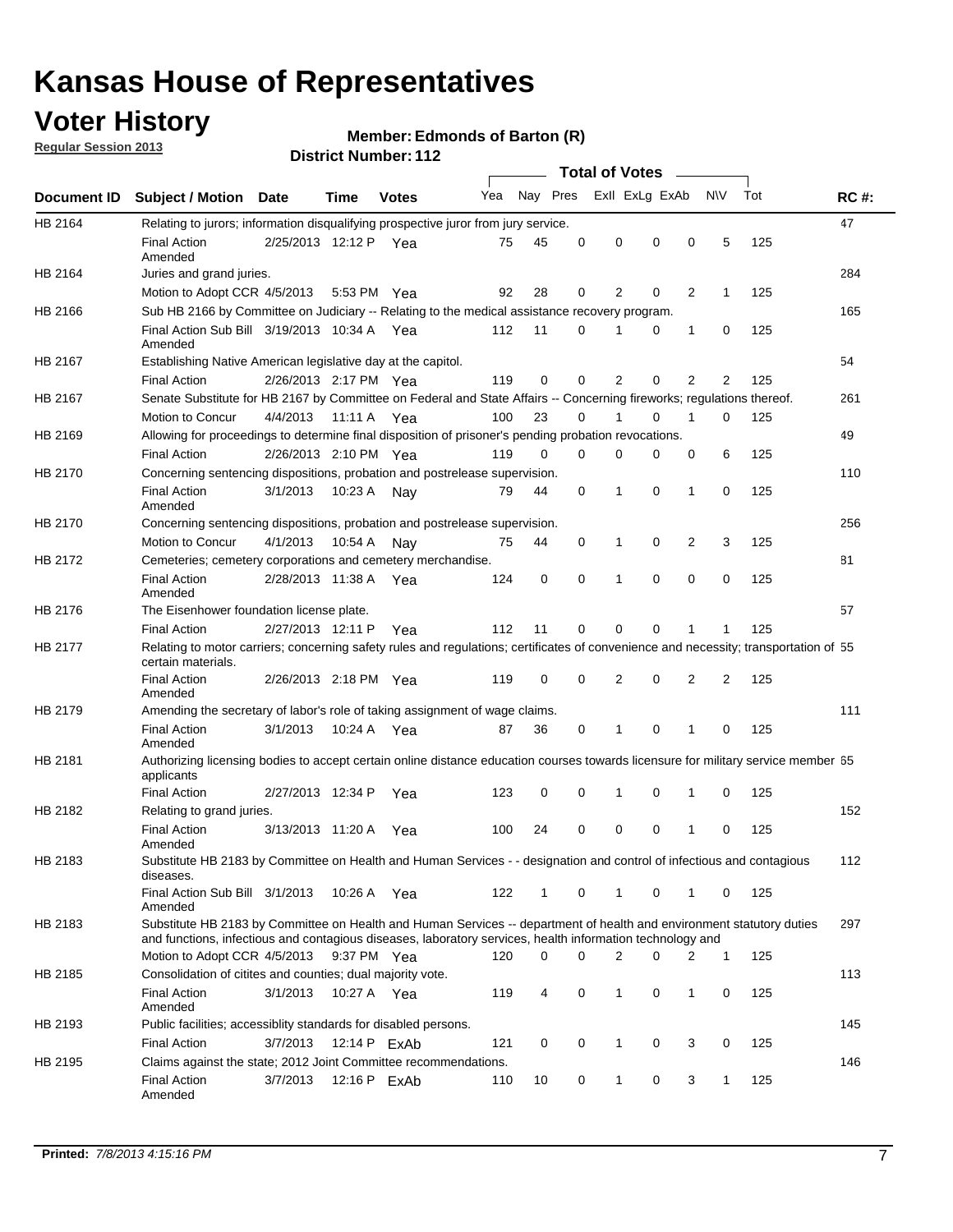### **Voter History**

**Member: Edmonds of Barton (R)** 

**Regular Session 2013**

|                |                                                                                                                                                                             |                       |             |              |     |          |          | <b>Total of Votes</b> |   |              |            |     |             |
|----------------|-----------------------------------------------------------------------------------------------------------------------------------------------------------------------------|-----------------------|-------------|--------------|-----|----------|----------|-----------------------|---|--------------|------------|-----|-------------|
| Document ID    | <b>Subject / Motion Date</b>                                                                                                                                                |                       | Time        | <b>Votes</b> | Yea | Nay Pres |          | Exll ExLg ExAb        |   |              | <b>N/A</b> | Tot | <b>RC#:</b> |
| HB 2197        | Kansas state high school activities association; membership of board of directors and executive board.                                                                      |                       |             |              |     |          |          |                       |   |              |            |     | 249         |
|                | Emergency Final<br><b>Action Amend</b>                                                                                                                                      | 3/26/2013 8:46 PM     |             | Nav          | 69  | 53       | 0        |                       | 0 | 2            | 0          | 125 |             |
| HB 2199        | Second amendment protection act.                                                                                                                                            |                       |             |              |     |          |          |                       |   |              |            |     | 157         |
|                | <b>Final Action</b><br>Amended                                                                                                                                              | 3/14/2013 11:34 A     |             | Yea          | 94  | 29       | 0        | 0                     | 0 | 2            | 0          | 125 |             |
| HB 2199        | Senate Substitute for HB 2199 by Committee on Federal and State Affairs--Secretary of Administration; successor; diretor of                                                 |                       |             |              |     |          |          |                       |   |              |            |     | 313         |
|                | accounts and reports; certain rules and regulations; Kansas liquor control act.                                                                                             |                       |             |              |     |          |          |                       |   |              |            |     |             |
|                | Motion to adopt CCR 5/22/2013 2:17 PM Yea                                                                                                                                   |                       |             |              | 89  | 23       | 0        | 1                     | 0 | 12           | 0          | 125 |             |
| HB 2200        | Executive chief information technology officer; office of information tehcnology services.                                                                                  |                       |             |              |     |          |          |                       |   |              |            |     | 114         |
|                | <b>Final Action</b><br>Amended                                                                                                                                              | 3/1/2013              | 10:28 A     | Yea          | 121 | 2        | 0        | 1                     | 0 | 1            | 0          | 125 |             |
| HB 2201        | Telecommunications; regulation by the state corporation commission and distributions from the Kansas universal service<br>fund.                                             |                       |             |              |     |          |          |                       |   |              |            |     | 33          |
|                | <b>Final Action</b><br>Amended                                                                                                                                              | 2/18/2013 11:24 A     |             | Yea          | 118 | 1        | 0        | 2                     | 0 | 4            | 0          | 125 |             |
| HB 2201        | Telecommunications; regulation by the state corporation commission and distributions from the Kansas universal service<br>fund.                                             |                       |             |              |     |          |          |                       |   |              |            |     | 278         |
|                | Motion to Adopt CCR 4/5/2013                                                                                                                                                |                       | 12:57 P     | Nav          | 99  | 20       | 0        | 2                     | 0 | 3            | 1          | 125 |             |
| HB 2202        | Providing automatic relief from certain motor carrier restrictions upon the governor's declaration of emergency.                                                            |                       |             |              |     |          |          |                       |   |              |            |     | 44          |
|                | <b>Final Action</b><br>Amended                                                                                                                                              | 2/20/2013 12:25 P     |             | Yea          | 122 | 0        | 0        | 0                     | 0 | 0            | 3          | 125 |             |
| HB 2203        | Relating to exercise of religion.                                                                                                                                           |                       |             |              |     |          |          |                       |   |              |            |     | 115         |
|                | <b>Final Action</b><br>Amended                                                                                                                                              | 3/1/2013              | 10:31 A     | Yea          | 109 | 14       | 0        | 1                     | 0 | 1            | 0          | 125 |             |
| HB 2203        | Relating to exercise of religion.                                                                                                                                           |                       |             |              |     |          |          |                       |   |              |            |     | 200         |
|                | Motion to Concur                                                                                                                                                            | 3/25/2013 9:41 AM     |             | Yea          | 109 | 12       | 0        | 2                     | 0 | 2            | 0          | 125 |             |
| HB 2204        | Relating to redemption of real property.                                                                                                                                    |                       |             |              |     |          |          |                       |   |              |            |     | 116         |
|                | <b>Final Action</b><br>Amended                                                                                                                                              | 3/1/2013              | 10:32 A     | Yea          | 123 | 0        | 0        | 1                     | 0 | 1            | 0          | 125 |             |
| HB 2204        | Extending the judicial branch surcharge for two years.                                                                                                                      |                       |             |              |     |          |          |                       |   |              |            |     | 308         |
|                | Motion to adopt CCR 5/13/2013 10:38 A                                                                                                                                       |                       |             | Yea          | 121 | 1        | 0        | 0                     | 0 | 3            | 0          | 125 |             |
| HB 2205        | Adoption hearings; time and waiver of notice.                                                                                                                               |                       |             |              |     |          |          |                       |   |              |            |     | 117         |
|                | <b>Final Action</b><br>Amended                                                                                                                                              | 3/1/2013              | 10:33 A Yea |              | 123 | 0        | 0        | 1                     | 0 | 1            | 0          | 125 |             |
| HB 2207        | Substitute HB 2207 by Committee on Agriculture and Natural Resources--Amending provisions relating to the regulation and<br>certification of animal feeding facilities.     |                       |             |              |     |          |          |                       |   |              |            |     | 56          |
|                | Final Action Sub Bill 2/26/2013 2:20 PM Yea                                                                                                                                 |                       |             |              | 119 | 0        | 0        | 2                     | 0 | 2            | 2          | 125 |             |
| <b>HB 2207</b> | Substitute HB 2207 by Committee on Agriculture and Natural Resources--Amending provisions relating to the regulation and 257<br>certification of animal feeding facilities. |                       |             |              |     |          |          |                       |   |              |            |     |             |
|                | Motion to Concur                                                                                                                                                            | 4/1/2013 2:23 PM Yea  |             |              | 119 | 0        | 0        | 1                     | 0 | 3            | 2          | 125 |             |
| HB 2209        | Amendments to the Kansas offender registration act.                                                                                                                         |                       |             |              |     |          |          |                       |   |              |            |     | 66          |
|                | Final Action<br>Amended                                                                                                                                                     | 2/27/2013 12:35 P Yea |             |              | 123 | 0        | 0        | $\mathbf{1}$          | 0 | $\mathbf{1}$ | 0          | 125 |             |
| HB 2210        | Elections; change of party affiliation.                                                                                                                                     |                       |             |              |     |          |          |                       |   |              |            |     | 132         |
|                | <b>Emergency Final</b><br><b>Action Amend</b>                                                                                                                               | 3/1/2013              | 1:02 PM Yea |              | 72  | 49       | 0        |                       | 0 | 1            | 2          | 125 |             |
| HB 2212        | Concerning the requirements to receiving a service grant through the veterans claims assistance program.                                                                    |                       |             |              |     |          |          |                       |   |              |            |     | 118         |
|                | Final Action                                                                                                                                                                | 3/1/2013              | 10:34 A Yea |              | 123 | 0        | 0        | $\mathbf{1}$          | 0 | 1            | 0          | 125 |             |
| HB 2213        | Member elections and retirement benefit determinations and one-time payments under KPERS act of 2015.                                                                       |                       |             |              |     |          |          |                       |   |              |            |     | 27          |
|                | <b>Final Action</b><br>Amended                                                                                                                                              | 2/15/2013 11:19 A Yea |             |              | 115 | 0        | 0        | 2                     | 2 | 3            | 3          | 125 |             |
| HB 2213        | Member elections and retirement benefit determinations and one-time payments under KPERS act of 2015.                                                                       |                       |             |              |     |          |          |                       |   |              |            |     | 311         |
|                | Motion to adopt CCR 5/20/2013 2:11 PM Yea                                                                                                                                   |                       |             |              | 104 | $\Omega$ | $\Omega$ | 1                     | 0 | 16           | 4          | 125 |             |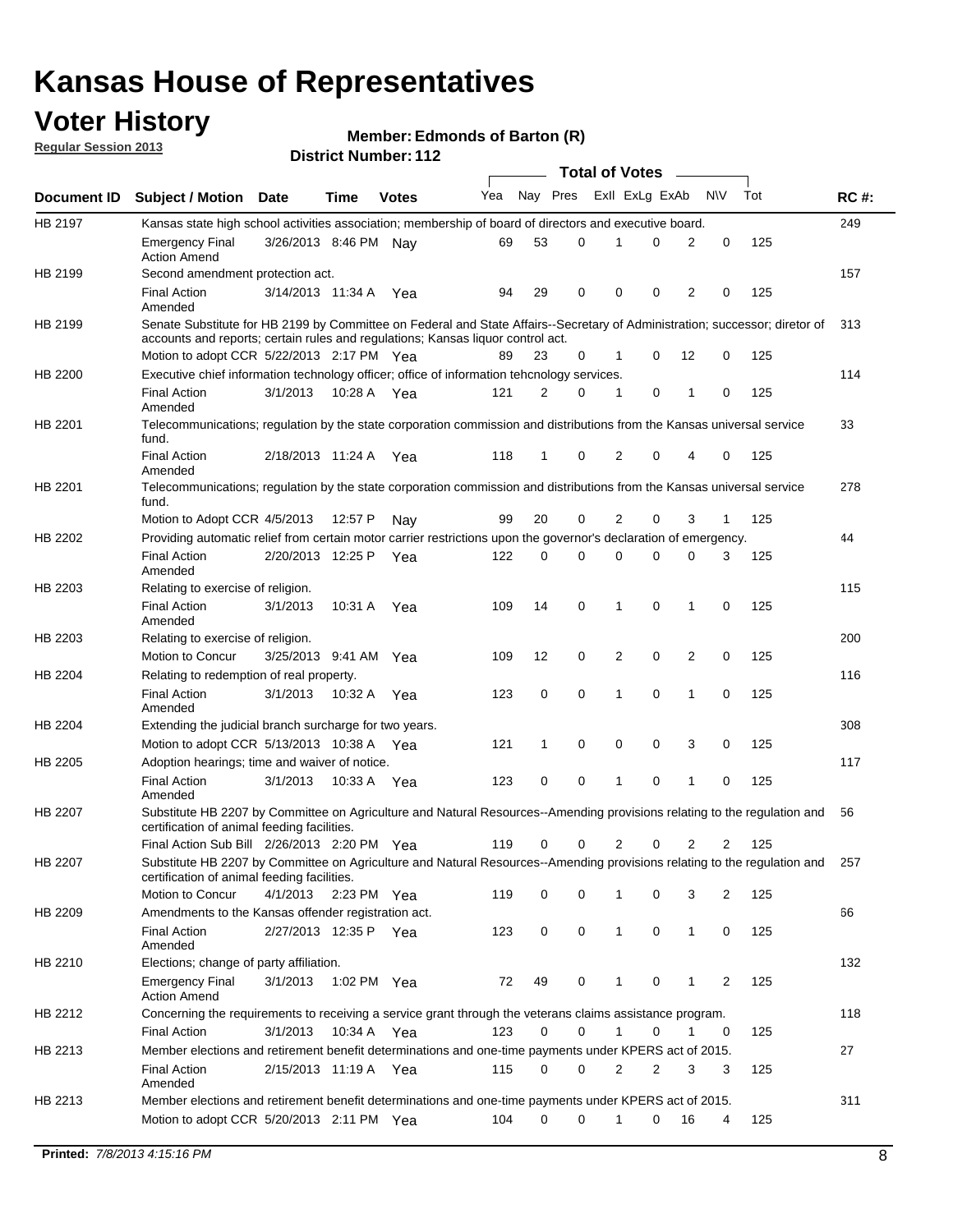### **Voter History**

**Member: Edmonds of Barton (R)** 

**Regular Session 2013**

|                |                                                                                                                                                                                                       |                       |             | ו הסטוווטנו ועווואסו |                             |              |          | <b>Total of Votes</b> |   | $\sim$         |              |     |             |
|----------------|-------------------------------------------------------------------------------------------------------------------------------------------------------------------------------------------------------|-----------------------|-------------|----------------------|-----------------------------|--------------|----------|-----------------------|---|----------------|--------------|-----|-------------|
| Document ID    | <b>Subject / Motion Date</b>                                                                                                                                                                          |                       | <b>Time</b> | <b>Votes</b>         | Yea Nay Pres ExII ExLg ExAb |              |          |                       |   |                | <b>NV</b>    | Tot | <b>RC#:</b> |
| HB 2216        | Repealing certain joint committees and amending related statutes; amending the joint committees on special claims against<br>the state.                                                               |                       |             |                      |                             |              |          |                       |   |                |              |     | 119         |
|                | <b>Final Action</b><br>Amended                                                                                                                                                                        | 3/1/2013              | 10:36 A     | Yea                  | 91                          | 32           | 0        | 1                     | 0 | 1              | 0            | 125 |             |
| HB 2216        | Repealing certain joint committees and amending related statutes; amending the joint committees on special claims against<br>the state.                                                               |                       |             |                      |                             |              |          |                       |   |                |              |     | 323         |
|                | Motion to adopt CCR 6/2/2013                                                                                                                                                                          |                       | 12:18 A     | Yea                  | 81                          | 28           | 0        | 1                     | 0 | 6              | 9            | 125 |             |
| HB 2217        | Creating the crime of female genital mutilation and setting the penalty.                                                                                                                              |                       |             |                      |                             |              |          |                       |   |                |              |     | 120         |
|                | <b>Final Action</b><br>Amended                                                                                                                                                                        | 3/1/2013              |             | 10:37 A Yea          | 123                         | 0            | 0        | 1                     | 0 | $\mathbf{1}$   | 0            | 125 |             |
| HB 2218        | Driving under the influence of alcohol or drugs; tests; implied consent; administrative hearings.                                                                                                     |                       |             |                      |                             |              |          |                       |   |                |              |     | 82          |
|                | <b>Final Action</b>                                                                                                                                                                                   | 2/28/2013 11:40 A     |             | Yea                  | 124                         | 0            | 0        | 1                     | 0 | 0              | 0            | 125 |             |
| HB 2218        | Driving under the influence of alcohol or drugs; boating under the influence of alcohol or drugs; tests; implied consent;<br>administrative hearings; aggravated battery DUI.                         |                       |             |                      |                             |              |          |                       |   |                |              |     | 303         |
|                | Motion to adopt CCR 5/9/2013                                                                                                                                                                          |                       | 11:46 A     | Yea                  | 120                         | 2            | 0        | 1                     | 0 | 1              | 1            | 125 |             |
| HB 2221        | Enacting the equal access act; school employees; professional employees organization.                                                                                                                 |                       |             |                      |                             |              |          |                       |   |                |              |     | 83          |
|                | <b>Final Action</b>                                                                                                                                                                                   | 2/28/2013 11:42 A     |             | Yea                  | 71                          | 53           | 0        | 1                     | 0 | 0              | 0            | 125 |             |
| HB 2222        | School districts; bullying policies.                                                                                                                                                                  |                       |             |                      |                             |              |          |                       |   |                |              |     | 141         |
|                | <b>Emergency Final</b><br><b>Action Amend</b>                                                                                                                                                         | 3/1/2013              |             | 1:13 PM $Yea$        | 119                         | $\mathbf{1}$ | 1        | 1                     | 0 | $\mathbf{1}$   | 2            | 125 |             |
| HB 2228        | Decreased employer payments to group insurance reserve fund for KPERS plan of death and long-term disability benefits<br>during fiscal years 2014 and 2015.                                           |                       |             |                      |                             |              |          |                       |   |                |              |     | 28          |
|                | <b>Final Action</b><br>Amended                                                                                                                                                                        | 2/15/2013 11:21 A Yea |             |                      | 115                         | 0            | 0        | 2                     | 2 | 3              | 3            | 125 |             |
| HB 2231        | Substitute HB 2231 by Committee on Appropriations - Appropriations for FY 2014, FY 2015, FY 2016, FY 2017 and FY 2018<br>for various state agencies; capital improvement projects.                    |                       |             |                      |                             |              |          |                       |   |                |              |     | 177         |
|                | Final Action Sub Bill 3/20/2013 10:29 A<br>Amended                                                                                                                                                    |                       |             | Nav                  | 68                          | 55           | 0        |                       | 0 | 1              | 0            | 125 |             |
| HB 2234        | Contracts between the Kansas turnpike authority and the Kansas department of transportation.                                                                                                          |                       |             |                      |                             |              |          |                       |   |                |              |     | 151         |
|                | <b>Final Action</b><br>Amended                                                                                                                                                                        | 3/11/2013 11:16 A     |             | Nav                  | 81                          | 41           | $\Omega$ | 0                     | 1 | $\overline{2}$ | 0            | 125 |             |
| HB 2234        | Naming the secretary of transportation as the director of operations of the Kansas turnpike authority; pertaining to certain<br>contracts between the authority and the department of transportation. |                       |             |                      |                             |              |          |                       |   |                |              |     | 299         |
|                | Motion to Adopt CCR 4/5/2013                                                                                                                                                                          |                       | 10:12 P     | Nav                  | 76                          | 44           | 0        | 2                     | 0 | 2              | 1            | 125 |             |
| <b>HB 2244</b> | Taxation of watercraft.<br><b>Emergency Final</b>                                                                                                                                                     | 3/26/2013 8:49 PM Yea |             |                      | 107                         | 15           | 0        | 1                     | 0 | 2              | 0            | 125 | 250         |
|                | <b>Action Amend</b>                                                                                                                                                                                   |                       |             |                      |                             |              |          |                       |   |                |              |     |             |
| HB 2249        | City annexation of fire district land; double taxation; refund.                                                                                                                                       |                       |             |                      |                             |              |          |                       |   |                |              |     | 121         |
|                | Final Action 3/1/2013 10:39 A Yea<br>Amended                                                                                                                                                          |                       |             |                      | 101                         | 22           | 0        | $\mathbf{1}$          | 0 | $\mathbf{1}$   | 0            | 125 |             |
| HB 2249        | Certain property issues; fire districts; historic preservation; solid waste.                                                                                                                          |                       |             |                      |                             |              |          |                       |   |                |              |     | 310         |
|                | Motion to Adopt CCR 5/17/2013 10:25 A Yea                                                                                                                                                             |                       |             |                      | 92                          | 18           | 0        | 1                     | 0 | 14             | 0            | 125 |             |
| HB 2252        | Eliminating the statute of limitations for prosecutions of rape and aggravated criminal sodomy.                                                                                                       |                       |             |                      |                             |              |          |                       |   |                |              |     | 122         |
|                | <b>Final Action</b><br>Amended                                                                                                                                                                        | 3/1/2013              |             | 10:40 A Yea          | 123                         | 0            | 0        | 1                     | 0 | $\mathbf{1}$   | 0            | 125 |             |
| HB 2253        | Abortion; prohibiting funding for abortion services; amending late-term abortion and woman's- right-to-know statutes.                                                                                 |                       |             |                      |                             |              |          |                       |   |                |              |     | 178         |
|                | <b>Final Action</b><br>Amended                                                                                                                                                                        | 3/20/2013 10:31 A Yea |             |                      | 92                          | 31           | 0        | 1                     | 0 | 1              | 0            | 125 |             |
| HB 2253        | Abortion; prohibiting funding for abortion services; amending late-term abortion and woman's- right-to-know statutes.                                                                                 |                       |             |                      |                             |              |          |                       |   |                |              |     | 301         |
|                | Motion to Adopt CCR 4/5/2013                                                                                                                                                                          |                       |             | 10:34 P Yea          | 90                          | 30           | 0        | 2                     | 0 | 2              | $\mathbf{1}$ | 125 |             |
| HB 2255        | Economic development; investments in telecommunications machinery and equipment.                                                                                                                      |                       |             |                      |                             |              |          |                       |   |                |              |     | 142         |
|                | EFA Sub Bill<br>Amended                                                                                                                                                                               | 3/1/2013              |             | 1:15 PM Yea          | 116                         | 5            | 0        | 1                     | 0 | 1              | 2            | 125 |             |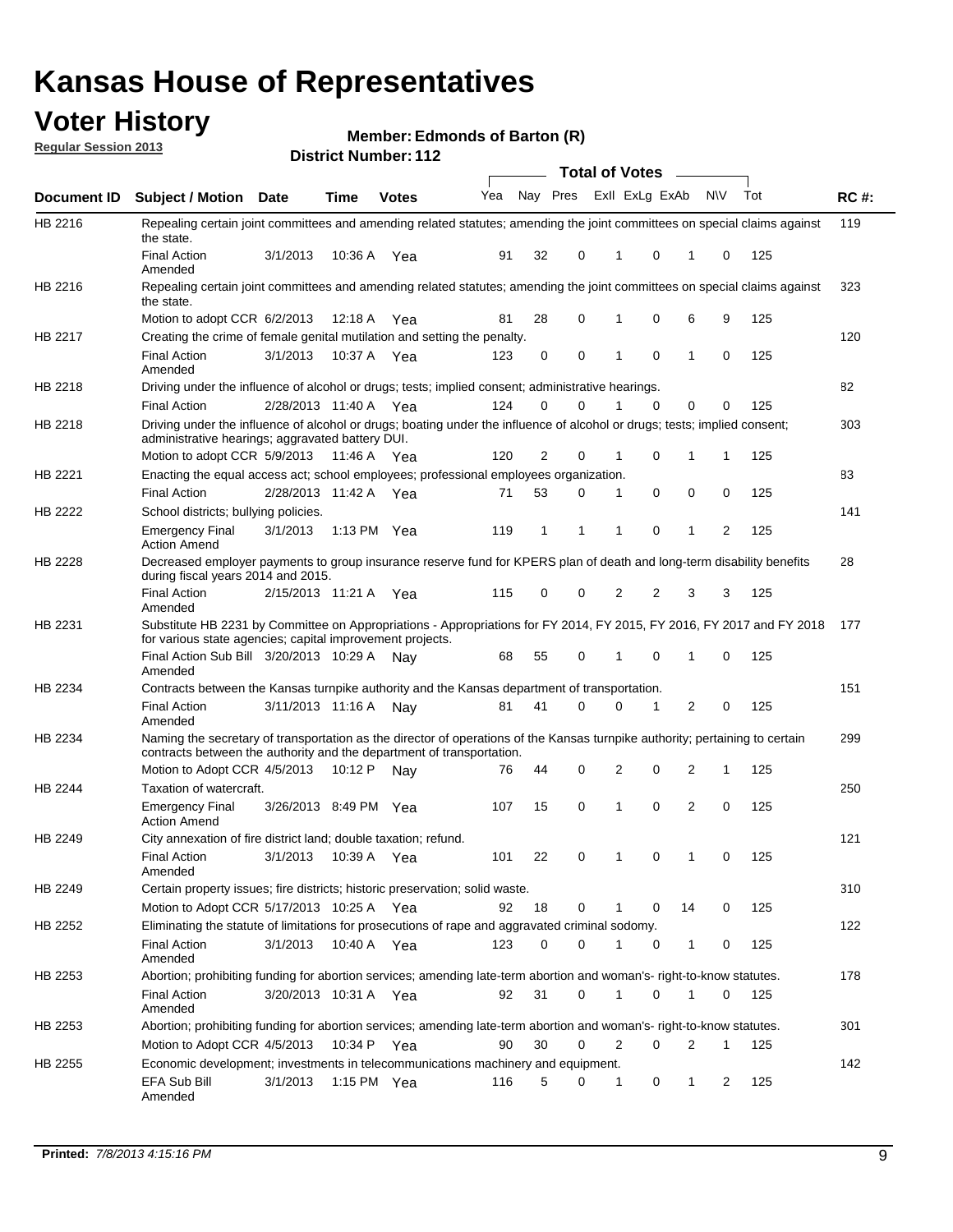### **Voter History**

**Member: Edmonds of Barton (R)** 

**Regular Session 2013**

|                    |                                                                                                                                                                                       |                        |              |              |     |                         |          | <b>Total of Votes</b> |   | $\overline{\phantom{a}}$ |                |     |             |
|--------------------|---------------------------------------------------------------------------------------------------------------------------------------------------------------------------------------|------------------------|--------------|--------------|-----|-------------------------|----------|-----------------------|---|--------------------------|----------------|-----|-------------|
| <b>Document ID</b> | Subject / Motion Date                                                                                                                                                                 |                        | <b>Time</b>  | <b>Votes</b> | Yea | Nay Pres Exll ExLg ExAb |          |                       |   |                          | <b>NV</b>      | Tot | <b>RC#:</b> |
| HB 2259            | Domestic relations; relating to dissolution of marriage;                                                                                                                              |                        |              |              |     |                         |          |                       |   |                          |                |     | 58          |
|                    | <b>Final Action</b>                                                                                                                                                                   | 2/27/2013 12:12 P      |              | Yea          | 123 | 0                       | 0        | 1                     | 0 | 1                        | 0              | 125 |             |
| HB 2261            | Authorizing the expenditure of unencumbered balances held by school district; removing the cap for contingency reserve<br>fund.                                                       |                        |              |              |     |                         |          |                       |   |                          |                |     | 48          |
|                    | <b>Final Action</b><br>Amended                                                                                                                                                        | 2/25/2013 12:13 P      |              | Yea          | 120 | 0                       | 0        | 0                     | 0 | 0                        | 5              | 125 |             |
| HB 2261            | School districts; expenditure of unencumbered bala ces; removing the cap for contingency reserve fund; establishing celebrate 305<br>freedom week; bullying policies. ies.            |                        |              |              |     |                         |          |                       |   |                          |                |     |             |
|                    | Motion to adopt CCR 5/9/2013                                                                                                                                                          |                        | 2:25 PM Yea  |              | 119 | 1                       | 0        | 1                     | 0 | 4                        | 0              | 125 |             |
| HB 2262            | Substitute HB 2262 by Committee on Appropriations - Amending the percentage amount that is deposited into the oil and gas 210<br>valuation depletion trust fund from 12.41% to 8.25%. |                        |              |              |     |                         |          |                       |   |                          |                |     |             |
|                    | Final Action Sub Bill 3/26/2013 9:58 AM Yea                                                                                                                                           |                        |              |              | 96  | 23                      | 0        |                       | 0 | 5                        | 0              | 125 |             |
| HB 2267            | Income tax, credits, high performance incentive program; subtraction modifications, certain expenses related to living dinor<br>organ donations.                                      |                        |              |              |     |                         |          |                       |   |                          |                |     | 252         |
|                    | <b>Emergency Final</b><br><b>Action Amend</b>                                                                                                                                         | 3/26/2013 8:52 PM Yea  |              |              | 106 | 16                      | 0        | 1                     | 0 | 2                        | 0              | 125 |             |
| HB 2269            | John Bower memorial highway.                                                                                                                                                          |                        |              |              |     |                         |          |                       |   |                          |                |     | 84          |
|                    | <b>Final Action</b><br>Amended                                                                                                                                                        | 2/28/2013 11:44 A      |              | Yea          | 114 | 10                      | 0        | $\mathbf 1$           | 0 | 0                        | 0              | 125 |             |
| HB 2272            | Exempting IRB-purchased property from property taxatin without state ownerhsip requirement.                                                                                           |                        |              |              |     |                         |          |                       |   |                          |                |     | 123         |
|                    | <b>Final Action</b>                                                                                                                                                                   | 3/1/2013               | 10:41 A      | Yea          | 123 | 0                       | 0        | 1                     | 0 | $\mathbf{1}$             | 0              | 125 |             |
| HB 2278            | Creating a penalty enhancement for the theft or burglary of a firearm.                                                                                                                |                        |              |              |     |                         |          |                       |   |                          |                |     | 135         |
|                    | <b>Emergency Final</b><br><b>Action Amend</b>                                                                                                                                         | 3/1/2013               | 1:06 PM Yea  |              | 117 | 4                       | 0        | 1                     | 0 | 1                        | $\overline{2}$ | 125 |             |
| HB 2280            | School districts; establishing celebrate freedom week and related curriculum.                                                                                                         |                        |              |              |     |                         |          |                       |   |                          |                |     | 140         |
|                    | <b>Emergency Final</b><br><b>Action Amend</b>                                                                                                                                         | 3/1/2013               | 1:12 PM Yea  |              | 95  | 25                      | 1        | 1                     | 0 | 1                        | 2              | 125 |             |
| HB 2294            | Kansas uniform securities act.                                                                                                                                                        |                        |              |              |     |                         |          |                       |   |                          |                |     | 124         |
|                    | <b>Final Action</b>                                                                                                                                                                   | 3/1/2013               | 10:42 A      | Yea          | 123 | 0                       | 0        | 1                     | 0 | 1                        | 0              | 125 |             |
| HB 2296            | Campaign finance; permitted uses of campaign funds.                                                                                                                                   |                        |              |              |     |                         |          |                       |   |                          |                |     | 148         |
|                    | <b>Final Action</b>                                                                                                                                                                   | 3/8/2013               | 11:12 A ExAb |              | 120 | 1                       | 0        | 0                     | 1 | 2                        | 1              | 125 |             |
| HB 2298            | Amending the crimes of interference with law enforcement and giving a false alarm.                                                                                                    |                        |              |              |     |                         |          |                       |   |                          |                |     | 136         |
|                    | <b>Emergency Final</b><br>Action                                                                                                                                                      | 3/1/2013               | 1:07 PM Yea  |              | 121 | 0                       | 0        | 1                     | 0 | 1                        | 2              | 125 |             |
| HB 2302            | Relating to drug screening, criminal history record check and fingerprinting of certain persons and employees.                                                                        |                        |              |              |     |                         |          |                       |   |                          |                |     | 85          |
|                    | <b>Final Action</b><br>Amended                                                                                                                                                        | 2/28/2013 11:45 A      |              | Yea          | 124 | 0                       | $\Omega$ | 1                     | 0 | 0                        | 0              | 125 |             |
| HB 2303            | Relating to drivier's license fees; driving under the influence equipment fund.                                                                                                       |                        |              |              |     |                         |          |                       |   |                          |                |     | 125         |
|                    | <b>Final Action</b><br>Amended                                                                                                                                                        | 3/1/2013               | 10:44 A      | Yea          | 113 | 10                      | 0        |                       | 0 |                          | 0              | 125 |             |
| HB 2305            | Kansas storage tank act and containment of underground storage tanks.                                                                                                                 |                        |              |              |     |                         |          |                       |   |                          |                |     | 126         |
|                    | <b>Final Action</b>                                                                                                                                                                   | 3/1/2013               | 10:45 A      | Yea          | 123 | 0                       | 0        | 1                     | 0 | 1                        | 0              | 125 |             |
| HB 2305            | Kansas storage tank act and containment of underground storage tanks.                                                                                                                 |                        |              |              |     |                         |          |                       |   |                          |                |     | 197         |
|                    | Motion to Concur                                                                                                                                                                      | 3/22/2013 11:36 A ExAb |              |              | 119 | 0                       | 0        | 2                     | 0 | 3                        | $\mathbf{1}$   | 125 |             |
| HB 2311            | Increasing delinquent registration fees.                                                                                                                                              |                        |              |              |     |                         |          |                       |   |                          |                |     | 127         |
|                    | <b>Final Action</b>                                                                                                                                                                   | 3/1/2013               | 10:50 A      | Nay          | 24  | 99                      | 0        | 1                     | 0 | $\mathbf{1}$             | 0              | 125 |             |
| HB 2312            | Kansas uninsurable health insurance plan; increase in life time limit.                                                                                                                |                        |              |              |     |                         |          |                       |   |                          |                |     | 95          |
|                    | <b>Final Action</b>                                                                                                                                                                   | 3/1/2013               | 9:53 AM Yea  |              | 123 | 0                       | 0        | 1                     | 0 | $\mathbf{1}$             | 0              | 125 |             |
| HB 2318            | Authorizing use of motorcycle headlamp modulation systems and side lamps.                                                                                                             |                        |              |              |     |                         |          |                       |   |                          |                |     | 128         |
|                    | <b>Final Action</b><br>Amended                                                                                                                                                        | 3/1/2013               | 10:52 A      | Yea          | 123 | 0                       | 0        | 1                     | 0 | 1                        | 0              | 125 |             |
| HB 2318            | Authorizing use of motorcycle headlamp modulation systems and side lamps.                                                                                                             |                        |              |              |     |                         |          |                       |   |                          |                |     | 201         |
|                    | Motion to Concur                                                                                                                                                                      | 3/25/2013 9:44 AM Yea  |              |              | 121 | 0                       | 0        | 2                     | 0 | 2                        | 0              | 125 |             |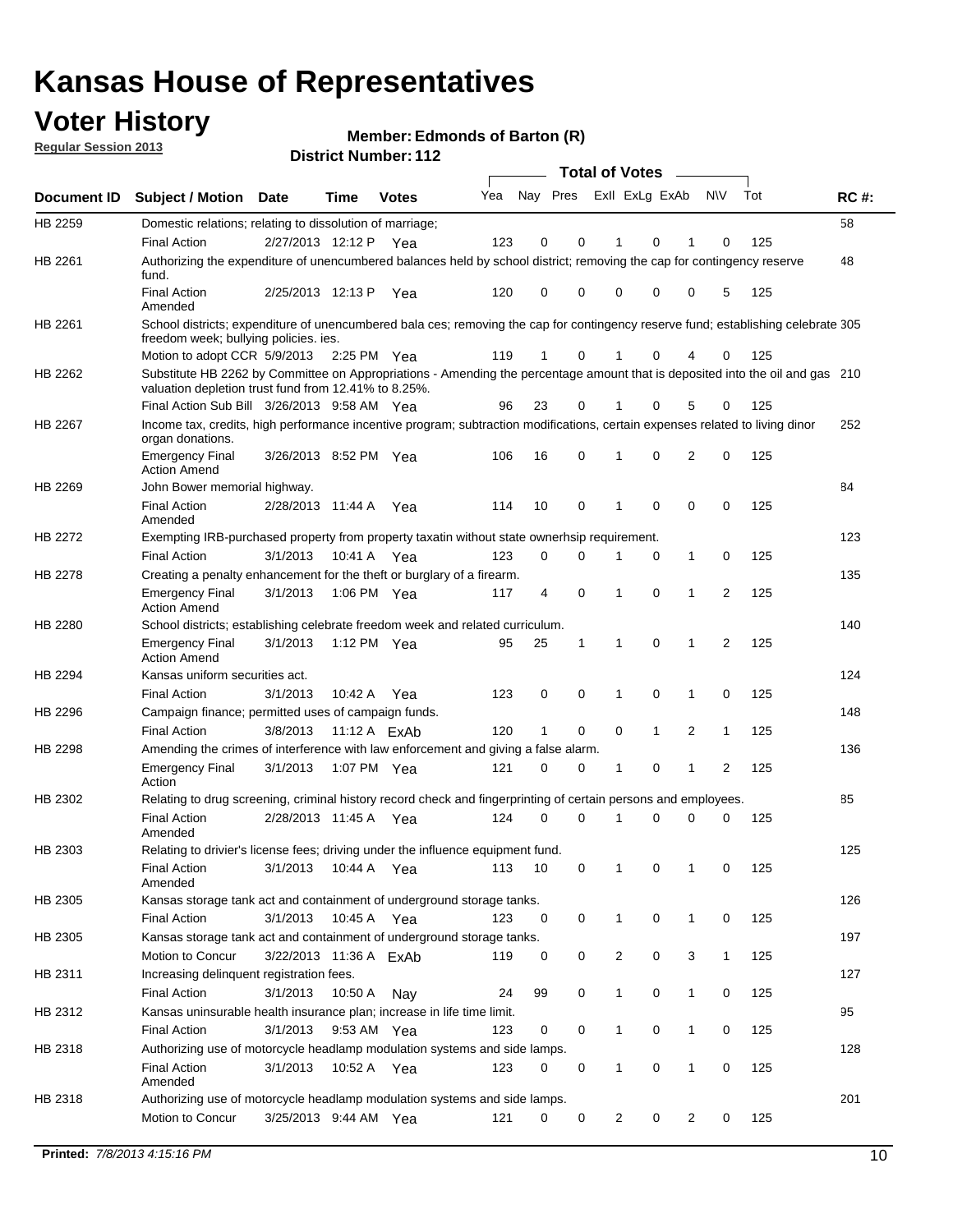### **Voter History**

**Regular Session 2013**

#### **Member: Edmonds of Barton (R)**

|             |                                                                                                                                                                                             |                       |             |                     |     |                |             | <b>Total of Votes</b> |   |              |     |     |             |
|-------------|---------------------------------------------------------------------------------------------------------------------------------------------------------------------------------------------|-----------------------|-------------|---------------------|-----|----------------|-------------|-----------------------|---|--------------|-----|-----|-------------|
| Document ID | <b>Subject / Motion</b>                                                                                                                                                                     | Date                  | Time        | <b>Votes</b>        | Yea | Nay Pres       |             | Exll ExLg ExAb        |   |              | N\V | Tot | <b>RC#:</b> |
| HB 2319     | Creating the coalition of innovative districts act.                                                                                                                                         |                       |             |                     |     |                |             |                       |   |              |     |     | 149         |
|             | <b>Final Action</b>                                                                                                                                                                         | 3/8/2013              |             | 11:17 A <b>ExAb</b> | 74  | 47             | 0           | 0                     | 1 | 3            | 0   | 125 |             |
| HB 2319     | Amended<br>Creating the coalition of innovative districts act.                                                                                                                              |                       |             |                     |     |                |             |                       |   |              |     |     | 279         |
|             | Motion to Adopt CCR 4/5/2013                                                                                                                                                                |                       | 1:03 PM Yea |                     | 71  | 47             | 0           | 2                     | 0 | 3            | 2   | 125 |             |
| HB 2322     | Relating to the division of health of the department of health and environment.                                                                                                             |                       |             |                     |     |                |             |                       |   |              |     |     | 86          |
|             | <b>Final Action</b>                                                                                                                                                                         | 2/28/2013 11:46 A Yea |             |                     | 118 | 6              | 0           | 1                     | 0 | 0            | 0   | 125 |             |
|             | Amended                                                                                                                                                                                     |                       |             |                     |     |                |             |                       |   |              |     |     |             |
| HB 2326     | VoIP and IP enabled services.                                                                                                                                                               |                       |             |                     |     |                |             |                       |   |              |     |     | 129         |
|             | <b>Final Action</b><br>Amended                                                                                                                                                              | 3/1/2013              | 10:53 A     | Yea                 | 123 | $\mathbf 0$    | $\mathbf 0$ | 1                     | 0 | 1            | 0   | 125 |             |
| HB 2338     | Courts; docket fees.                                                                                                                                                                        |                       |             |                     |     |                |             |                       |   |              |     |     | 211         |
|             | <b>Final Action</b><br>Amended                                                                                                                                                              | 3/26/2013 10:00 A     |             | Yea                 | 67  | 52             | 0           | 1                     | 0 | 5            | 0   | 125 |             |
| HB 2339     | Allowing insurers to return premiums to a policyholder separate from the notice of an adverse underwriting decision.                                                                        |                       |             |                     |     |                |             |                       |   |              |     |     | 67          |
|             | <b>Final Action</b>                                                                                                                                                                         | 2/28/2013 11:16 A Yea |             |                     | 124 | 0              | $\mathbf 0$ |                       | 0 | 0            | 0   | 125 |             |
| HB 2339     | Combining life insurance with certain additional health related riders, insurance agents-lines of insurance, health insurance for 287<br>certain firefighters and law enforcement officers. |                       |             |                     |     |                |             |                       |   |              |     |     |             |
|             | Motion to Adopt CCR 4/5/2013 7:15 PM Yea                                                                                                                                                    |                       |             |                     | 116 | 4              | 0           | 2                     | 0 | 2            | -1  | 125 |             |
| HB 2343     | Relating to the secretary of health and environment; office of laboratory services.                                                                                                         |                       |             |                     |     |                |             |                       |   |              |     |     | 130         |
|             | <b>Final Action</b>                                                                                                                                                                         | 3/1/2013              | 10:54 A Yea |                     | 89  | 34             | 0           | 1                     | 0 | 1            | 0   | 125 |             |
| HB 2349     | School districts; audit by legislative post audit committee.                                                                                                                                |                       |             |                     |     |                |             |                       |   |              |     |     | 87          |
|             | <b>Final Action</b><br>Amended                                                                                                                                                              | 2/28/2013 11:48 A Nav |             |                     | 120 | 4              | $\mathbf 0$ | 1                     | 0 | 0            | 0   | 125 |             |
| HB 2349     | School districts; audit by legislative post audit committee.                                                                                                                                |                       |             |                     |     |                |             |                       |   |              |     |     | 291         |
|             | Motion to Concur                                                                                                                                                                            | 4/5/2013              | 7:55 PM Yea |                     | 118 | $\overline{2}$ | $\mathbf 0$ | $\overline{2}$        | 0 | 2            | 1   | 125 |             |
| HB 2352     | Maximum benefits increased for certain members of the Kansas police and firemen's retirement system.                                                                                        |                       |             |                     |     |                |             |                       |   |              |     |     | 88          |
|             | <b>Final Action</b>                                                                                                                                                                         | 2/28/2013 11:49 A     |             | Yea                 | 124 | 0              | 0           | 1                     | 0 | 0            | 0   | 125 |             |
| HB 2353     | Adding certain controlled substances as schedule I drugs.                                                                                                                                   |                       |             |                     |     |                |             |                       |   |              |     |     | 138         |
|             | <b>Emergency Final</b><br>Action                                                                                                                                                            | 3/1/2013              | 1:09 PM Yea |                     | 121 | 0              | 0           | 1                     | 0 | 1            | 2   | 125 |             |
| HB 2357     | 242nd engineer company ae" KS army national guard ae" membrial highway.                                                                                                                     |                       |             |                     |     |                |             |                       |   |              |     |     | 96          |
|             | <b>Final Action</b>                                                                                                                                                                         | 3/1/2013              | 9:54 AM Yea |                     | 123 | 0              | 0           | 1                     | 0 | 1            | 0   | 125 |             |
| HB 2357     | 242nd engineer company-KS army national guard- highway.                                                                                                                                     |                       |             |                     |     |                |             |                       |   |              |     |     | 202         |
|             | Motion to Concur                                                                                                                                                                            | 3/25/2013 9:47 AM Yea |             |                     | 121 | $\mathbf 0$    | $\mathbf 0$ | $\overline{2}$        | 0 | 2            | 0   | 125 |             |
| HB 2363     | Exempting certain aggregate mining operations from department of health and environment regulations.                                                                                        |                       |             |                     |     |                |             |                       |   |              |     |     | 131         |
|             | <b>Final Action</b><br>Amended                                                                                                                                                              | 3/1/2013              | 10:56 A Yea |                     | 123 | 0              | 0           | 1                     | 0 | 1            | 0   | 125 |             |
| HB 2363     | Water; wastewater regulations for sand and gravel; streams, dams and water obstructions.                                                                                                    |                       |             |                     |     |                |             |                       |   |              |     |     | 280         |
|             | Motion to Adopt CCR 4/5/2013                                                                                                                                                                |                       | 1:10 PM Yea |                     | 119 | 0              | 0           | 2                     | 0 | 3            | 1   | 125 |             |
| HB 2368     | Relating to the governor's mental health services planning council.                                                                                                                         |                       |             |                     |     |                |             |                       |   |              |     |     | 137         |
|             | <b>Emergency Final</b><br><b>Action Amend</b>                                                                                                                                               | 3/1/2013              | 1:08 PM Yea |                     | 121 | 0              | 0           | 1                     | 0 | $\mathbf{1}$ | 2   | 125 |             |
| HB 2377     | Relating to court fees and costs; judicial branch surcharge fund.                                                                                                                           |                       |             |                     |     |                |             |                       |   |              |     |     | 212         |
|             | <b>Final Action</b>                                                                                                                                                                         | 3/26/2013 10:01 A Yea |             |                     | 118 | 1              | 0           |                       | 0 | 5            | 0   | 125 |             |
| HB 2378     | Sales tax exemption for sales of certain machinery and equipment used for surface mining activities.                                                                                        |                       |             |                     |     |                |             |                       |   |              |     |     | 251         |
|             | <b>Emergency Final</b><br><b>Action Amend</b>                                                                                                                                               | 3/26/2013 8:51 PM Yea |             |                     | 104 | 18             | 0           | 1                     | 0 | 2            | 0   | 125 |             |
| HB 2381     | Election campaign finance; removing certain limitations to contributions made during legislative sessions.                                                                                  |                       |             |                     |     |                |             |                       |   |              |     |     | 198         |
|             | <b>Final Action</b>                                                                                                                                                                         | 3/25/2013 9:30 AM Yea |             |                     | 100 | 21             | 0           | 2                     | 0 | 2            | 0   | 125 |             |
| HB 2387     | Amended<br>Clarifying that felony murder is not a lesser included offense of capital murder.                                                                                                |                       |             |                     |     |                |             |                       |   |              |     |     | 213         |
|             | <b>Final Action</b>                                                                                                                                                                         |                       |             |                     |     |                |             |                       |   |              |     | 125 |             |
|             |                                                                                                                                                                                             | 3/26/2013 10:02 A     |             | Yea                 | 117 | 2              | 0           | 1                     | 0 | 5            | 0   |     |             |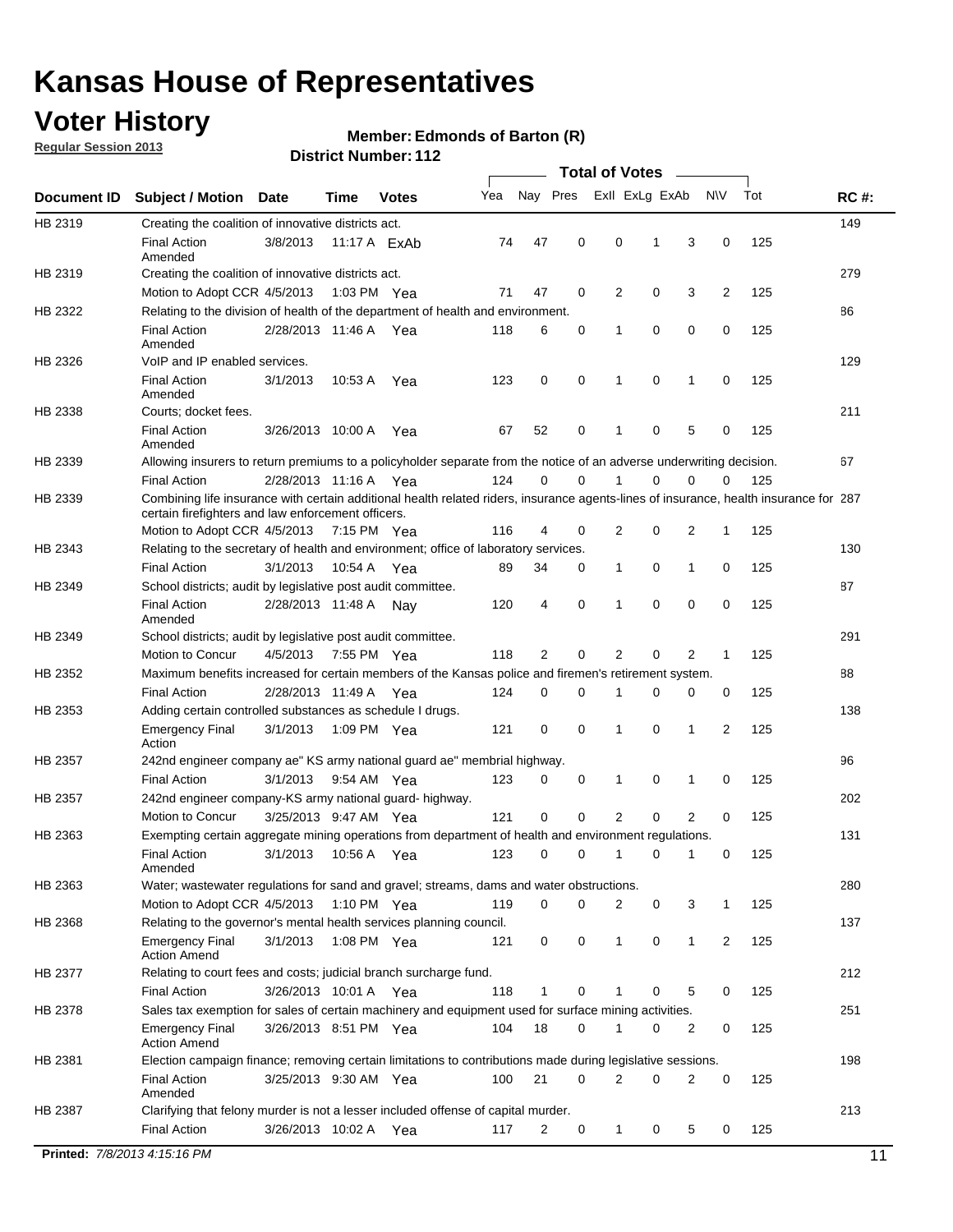### **Voter History**

**Member: Edmonds of Barton (R)** 

**Regular Session 2013**

|                 |                                                                                                                                                                                                                                                  |                        |             |              |     |              |          | <b>Total of Votes</b> |   |   |              |     |             |
|-----------------|--------------------------------------------------------------------------------------------------------------------------------------------------------------------------------------------------------------------------------------------------|------------------------|-------------|--------------|-----|--------------|----------|-----------------------|---|---|--------------|-----|-------------|
| Document ID     | Subject / Motion Date                                                                                                                                                                                                                            |                        | Time        | <b>Votes</b> | Yea | Nay Pres     |          | Exll ExLg ExAb        |   |   | <b>NV</b>    | Tot | <b>RC#:</b> |
| HB 2389         | Capital murder; notice of intent to seek the death penalty.                                                                                                                                                                                      |                        |             |              |     |              |          |                       |   |   |              |     | 214         |
|                 | <b>Final Action</b>                                                                                                                                                                                                                              | 3/26/2013 10:03 A      |             | Yea          | 118 | 1            | 0        | 1                     | 0 | 5 | 0            | 125 |             |
| HB 2391         | School finance; amount of tax levy authorized to finance ancillary school facilities.                                                                                                                                                            |                        |             |              |     |              |          |                       |   |   |              |     | 237         |
|                 | <b>Emergency Final</b><br><b>Action Amend</b>                                                                                                                                                                                                    | 3/26/2013 8:30 PM Yea  |             |              | 64  | 57           | 0        | 1                     | 0 | 2 | 1            | 125 |             |
| HB 2391         | Senate Substitute for HB 2391 by Committee on Ways and Means - Creating the joint committee on uniform educational<br>standards oversight.                                                                                                       |                        |             |              |     |              |          |                       |   |   |              |     | 321         |
|                 | Sub Motion to Concur 6/1/2013                                                                                                                                                                                                                    |                        | 10:06 P     | Yea          | 55  | 58           | 0        | 0                     | 0 | 6 | 6            | 125 |             |
| HB 2396         | Allowing the secretary of administration to identify state owned real property as surplus property and establishing an appeals 253<br>process of such identification; also amending procedures for the disposition of state surplus real estate. |                        |             |              |     |              |          |                       |   |   |              |     |             |
|                 | <b>Emergency Final</b><br>Action Amend                                                                                                                                                                                                           | 3/26/2013 8:53 PM Yea  |             |              | 122 | 0            | 0        |                       | 0 | 2 | 0            | 125 |             |
| HB 2403         | Issuing \$1,500,000,000 of pension obligation bonds to finance a portion of the unfunded actuarial liability of KPERS.                                                                                                                           |                        |             |              |     |              |          |                       |   |   |              |     | 236         |
|                 | <b>Final Action</b><br>Amended                                                                                                                                                                                                                   | 3/26/2013 8:29 PM Yea  |             |              | 73  | 49           | 0        | 1                     | 0 | 2 | 0            | 125 |             |
| <b>HCR 5014</b> | Urging approval of the Presidential Permit application allowing the construction and operation of the TransCanada Keystone<br>XL Pipeline.                                                                                                       |                        |             |              |     |              |          |                       |   |   |              |     | 215         |
|                 | <b>Final Action</b>                                                                                                                                                                                                                              | 3/26/2013 10:05 A      |             | Yea          | 108 | 11           | 0        |                       | 0 | 5 | 0            | 125 |             |
| HR 6004         | Rules of House of Representatives, permanent rules of the 2013-2014 biennium.                                                                                                                                                                    |                        |             |              |     |              |          |                       |   |   |              |     | 4           |
|                 | <b>Final Action</b><br>Amended                                                                                                                                                                                                                   | 1/28/2013 11:09 A      |             | Yea          | 82  | 40           | 0        | 0                     | 0 | 3 | 0            | 125 |             |
| SB 1            | Legislative Post Audit; periodic audits of the State treasurer and the pooled money investment board.                                                                                                                                            |                        |             |              |     |              |          |                       |   |   |              |     | 216         |
|                 | <b>Final Action</b><br>Amended                                                                                                                                                                                                                   | 3/26/2013 10:06 A      |             | Yea          | 118 | 1            | 0        | 1                     | 0 | 5 | 0            | 125 |             |
| SB 16           | Kansas racketeer influenced and corrupt organization act, criminal street gangs.                                                                                                                                                                 |                        |             |              |     |              |          |                       |   |   |              |     | 217         |
|                 | <b>Final Action</b><br>Amended                                                                                                                                                                                                                   | 3/26/2013 10:12 A Yea  |             |              | 74  | 45           | 0        | 1                     | 0 | 5 | 0            | 125 |             |
| SB 20           | Civil procedure; temporary restraining orders and poverty affidavits.                                                                                                                                                                            |                        |             |              |     |              |          |                       |   |   |              |     | 190         |
|                 | <b>Final Action</b><br>Amended                                                                                                                                                                                                                   | 3/22/2013 11:15 A ExAb |             |              | 119 | 0            | 0        | 2                     | 0 | 3 | 1            | 125 |             |
| SB 20           | Civil procedure; temporary restraining orders and poverty affidavits.                                                                                                                                                                            |                        |             |              |     |              |          |                       |   |   |              |     | 304         |
|                 | Motion to adopt CCR 5/9/2013                                                                                                                                                                                                                     |                        | 2:21 PM Yea |              | 119 | $\mathbf{1}$ | 0        | 1                     | 0 | 4 | 0            | 125 |             |
| SB 21           | Firearms; criminal possession of a firearm; expungement; personal and family protection act.                                                                                                                                                     |                        |             |              |     |              |          |                       |   |   |              |     | 255         |
|                 | <b>Emergency Final</b><br>Action                                                                                                                                                                                                                 | 3/26/2013 8:56 PM Yea  |             |              | 119 | 3            | 0        |                       | 0 | 2 | 0            | 125 |             |
| SB 23           | Continuation of statewide tax levy for public schools.                                                                                                                                                                                           |                        |             |              |     |              |          |                       |   |   |              |     | 243         |
|                 | <b>Emergency Final</b><br><b>Action Amend</b>                                                                                                                                                                                                    | 3/26/2013 8:38 PM Yea  |             |              | 122 | 0            | 0        | 1                     | 0 | 2 | 0            | 125 |             |
| <b>SB 23</b>    | School districts; sttewide tax levy for public schools; school finance amendments.                                                                                                                                                               |                        |             |              |     |              |          |                       |   |   |              |     | 296         |
|                 | Motion to Adopt CCR 4/5/2013 9:32 PM Yea                                                                                                                                                                                                         |                        |             |              | 119 | 1            | 0        | 2                     | 0 | 2 | 1            | 125 |             |
| <b>SB 24</b>    | Insurance - Risk-based capital requirements for property, casualty and life insurance companies.                                                                                                                                                 |                        |             |              |     |              |          |                       |   |   |              |     | 204         |
|                 | <b>Final Action</b>                                                                                                                                                                                                                              | 3/26/2013 9:50 AM Yea  |             |              | 119 | 0            | 0        |                       | 0 | 5 | 0            | 125 |             |
| SB 25           | Insurance-Risk-based capital requirements for health organizations.                                                                                                                                                                              |                        |             |              |     |              |          |                       |   |   |              |     | 205         |
|                 | <b>Final Action</b>                                                                                                                                                                                                                              | 3/26/2013 9:51 AM Yea  |             |              | 119 | 0            | 0        | 1                     | 0 | 5 | 0            | 125 |             |
| SB 27           | Eligibility of students under the military service scholarship program act.                                                                                                                                                                      |                        |             |              |     |              |          |                       |   |   |              |     | 166         |
|                 | <b>Final Action</b><br>Amended                                                                                                                                                                                                                   | 3/19/2013 10:35 A Yea  |             |              | 123 | 0            | 0        |                       | 0 | 1 | 0            | 125 |             |
| SB 28           | Authorizing the division of emergency management within the adjutant general's department to accept certain real property.                                                                                                                       |                        |             |              |     |              |          |                       |   |   |              |     | 184         |
|                 | <b>Final Action</b>                                                                                                                                                                                                                              | 3/21/2013 11:22 A Yea  |             |              | 121 | 0            | $\Omega$ | 1                     | 0 | 3 | $\Omega$     | 125 |             |
| SB 37           | Kansas home inspectors professional competence and financial responsibility act.                                                                                                                                                                 |                        |             |              |     |              |          |                       |   |   |              |     | 218         |
|                 | <b>Final Action</b>                                                                                                                                                                                                                              | 3/26/2013 10:14 A Yea  |             |              | 102 | 17           | 0        | 1                     | 0 | 5 | 0            | 125 |             |
| SB 51           | Health insurance coverage for bankers association.                                                                                                                                                                                               |                        |             |              |     |              |          |                       |   |   |              |     | 189         |
|                 | <b>Final Action</b>                                                                                                                                                                                                                              | 3/22/2013 11:14 A ExAb |             |              | 119 | 0            | 0        | 2                     | 0 | 3 | $\mathbf{1}$ | 125 |             |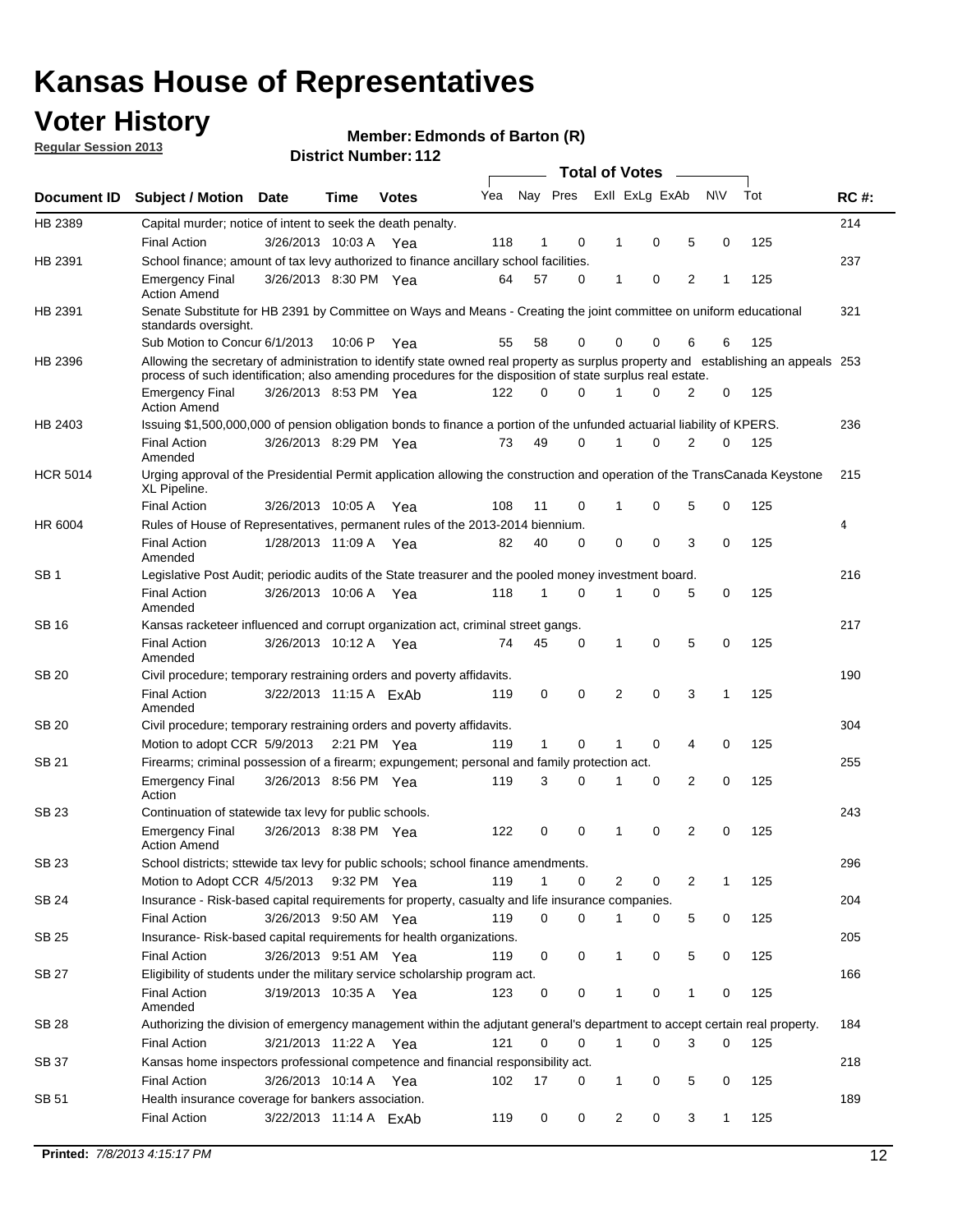### **Voter History**

**Member: Edmonds of Barton (R)** 

**Regular Session 2013**

|              |                                                                                                                                                                                                                                            |                        |             |              |     | <b>Total of Votes</b> |             |                |   |                |             |     |             |  |
|--------------|--------------------------------------------------------------------------------------------------------------------------------------------------------------------------------------------------------------------------------------------|------------------------|-------------|--------------|-----|-----------------------|-------------|----------------|---|----------------|-------------|-----|-------------|--|
| Document ID  | <b>Subject / Motion Date</b>                                                                                                                                                                                                               |                        | Time        | <b>Votes</b> | Yea | Nay Pres              |             | Exll ExLg ExAb |   |                | <b>NV</b>   | Tot | <b>RC#:</b> |  |
| SB 52        | Mortgage interest rate cap increase.                                                                                                                                                                                                       |                        |             |              |     |                       |             |                |   |                |             |     | 238         |  |
|              | <b>Emergency Final</b><br>Action                                                                                                                                                                                                           | 3/26/2013 8:32 PM Yea  |             |              | 120 | 2                     | 0           |                | 0 | 2              | 0           | 125 |             |  |
| SB 56        | Transferring the recognition of county fair associations from the secretary of agriculture to the board of county<br>commissioners.                                                                                                        |                        |             |              |     |                       |             |                |   |                |             |     | 191         |  |
|              | <b>Final Action</b><br>Amended                                                                                                                                                                                                             | 3/22/2013 11:21 A ExAb |             |              | 119 | 0                     | 0           | 2              | 0 | 3              | 1           | 125 |             |  |
| SB 57        | Substitute for SB 57 by Committee on Agriculture - Agriculture; powers and duties of the department of agriculture relating to<br>poultry improvement plan and domesticated deer.                                                          |                        |             |              |     |                       |             |                |   |                |             |     | 192         |  |
|              | Final Action Sub Bill 3/22/2013 11:24 A ExAb<br>Amended                                                                                                                                                                                    |                        |             |              | 79  | 40                    | 0           | 2              | 0 | 3              | 1           | 125 |             |  |
| SB 57        | Substitute for SB 57 by Committee on Agriculture - Agriculture; powers and duties of the department of agriculture relating to<br>poultry improvement plan, stockyards and domesticated deer.                                              |                        |             |              |     |                       |             |                |   |                |             |     | 262         |  |
|              | Motion to adopt CCR 4/4/2013 2:18 PM Nay                                                                                                                                                                                                   |                        |             |              | 80  | 42                    | 0           | 1              | 0 | 2              | 0           | 125 |             |  |
| SB 58        | Sentencing for unlawful manufacturing of controlled substances.                                                                                                                                                                            |                        |             |              |     |                       |             |                |   |                |             |     | 219         |  |
|              | <b>Final Action</b>                                                                                                                                                                                                                        | 3/26/2013 10:15 A      |             | Yea          | 119 | 0                     | 0           | 1              | 0 | 5              | 0           | 125 |             |  |
| <b>SB 59</b> | Attorney general; reward for information.                                                                                                                                                                                                  |                        |             |              |     |                       |             |                |   |                |             |     | 193         |  |
|              | <b>Final Action</b>                                                                                                                                                                                                                        | 3/22/2013 11:25 A FxAb |             |              | 119 | 0                     | 0           | 2              | 0 | 3              | 1           | 125 |             |  |
| SB 62        | Making gas pipeline safety terminology consistent with federal regulations.                                                                                                                                                                |                        |             |              |     |                       |             |                |   |                |             |     | 163         |  |
|              | <b>Final Action</b>                                                                                                                                                                                                                        | 3/19/2013 10:32 A Yea  |             |              | 123 | 0                     | 0           | 1              | 0 | 1              | 0           | 125 |             |  |
| SB 63        | Elections; voting crimes, penalties and prosecution.                                                                                                                                                                                       |                        |             |              |     |                       |             |                |   |                |             |     | 246         |  |
|              | <b>Emergency Final</b><br><b>Action Amend</b>                                                                                                                                                                                              | 3/26/2013 8:42 PM Yea  |             |              | 69  | 53                    | $\mathbf 0$ | 1              | 0 | $\overline{2}$ | $\mathbf 0$ | 125 |             |  |
| <b>SB68</b>  | Driver's license examinations; locations.                                                                                                                                                                                                  |                        |             |              |     |                       |             |                |   |                |             |     | 220         |  |
|              | <b>Final Action</b>                                                                                                                                                                                                                        | 3/26/2013 10:16 A      |             | Yea          | 116 | 3                     | 0           | 1              | 0 | 5              | 0           | 125 |             |  |
| SB 69        | Motor vehicles; vehicle registration and license plates.                                                                                                                                                                                   |                        |             |              |     |                       |             |                |   |                |             |     | 167         |  |
|              | <b>Final Action</b>                                                                                                                                                                                                                        | 3/19/2013 10:37 A      |             | Yea          | 117 | 6                     | 0           | 1              | 0 | $\mathbf{1}$   | 0           | 125 |             |  |
| SB 74        | Prison-made goods act; prohibiting prisoner production of manufactured or modular homes.                                                                                                                                                   |                        |             |              |     |                       |             |                |   |                |             |     | 221         |  |
|              | <b>Final Action</b>                                                                                                                                                                                                                        | 3/26/2013 10:19 A      |             | Yea          | 87  | 32                    | 0           | 1              | 0 | 5              | 0           | 125 |             |  |
| SB 75        | Record requirements and civil penalties relating to sales of plastic bulk merchandise containers.                                                                                                                                          |                        |             |              |     |                       |             |                |   |                |             |     | 222         |  |
|              | <b>Final Action</b>                                                                                                                                                                                                                        | 3/26/2013 10:21 A      |             | Yea          | 101 | 18                    | 0           | 1              | 0 | 5              | 0           | 125 |             |  |
| SB 81        | Open records; requests for criminal justice information; restriction of certain officials' information from publicly accessible<br>records.                                                                                                |                        |             |              |     |                       |             |                |   |                |             |     | 194         |  |
|              | <b>Final Action</b><br>Amended                                                                                                                                                                                                             | 3/22/2013 11:27 A ExAb |             |              | 119 | 0                     | 0           | 2              | 0 | 3              |             | 125 |             |  |
| <b>SB83</b>  | House Substitute for SB 83 by Committee on Taxation - Income tax deductions and modifications; severance tax; sales tax;<br>delinquent tax liabilities.<br>Final Action Sub Bill 3/21/2013 11:30 A Yea                                     |                        |             |              | 96  | 25                    | 0           | 1              | 0 | 3              | 0           | 125 | 187         |  |
| SB 83        | House Substitute for SB 83 by Committee on Taxation--Income tax deductions and modifications; severance tax; sales tax and 260                                                                                                             |                        |             |              |     |                       |             |                |   |                |             |     |             |  |
|              | compensating use tax, preseumptions relating to nexus; property tax, exemptions, new automobile manufacturinge property;<br>taxation of watercraft; leased commercial and industrial property appeals; correction of clerical errors.      |                        |             |              |     |                       |             |                |   |                |             |     |             |  |
|              | Motion to adopt CCR 4/3/2013                                                                                                                                                                                                               |                        | 10:35 A Yea |              | 104 | 15                    | 0           | $\mathbf{1}$   | 0 | 3              | 2           | 125 |             |  |
| SB 84        | House Substitute for SB 84 by Committee on Taxation - Reduction to state income tax rates based on selected actual state<br>general fund receipts computations; distribution of revenues from sales and compensating use tax; reduction of |                        |             |              |     |                       | $\Omega$    |                | 0 | 3              | $\Omega$    |     | 188         |  |
| SB 84        | Final Action Sub Bill 3/21/2013 11:34 A Nay<br>Amended<br>House Substitute for SB 84 -- Reduction to state income tax rates based on selected actual state general fund receipts                                                           |                        |             |              | 82  | 39                    |             |                |   |                |             | 125 | 317         |  |
|              | computations; reduction of itemized deductions.<br>Motion to adopt CCR 5/28/2013 2:32 PM ExAb                                                                                                                                              |                        |             |              | 42  | 71                    | 0           |                | 0 | 9              | 2           | 125 |             |  |
| SB 84        | House Substitute for SB 84 -- Reduction to state income tax rates based on selected actual state general fund receipts                                                                                                                     |                        |             |              |     |                       |             |                |   |                |             |     | 319         |  |
|              | computations; reduction of itemized deductions.<br>Motion to adopt CCR 5/30/2013 9:14 PM Nay                                                                                                                                               |                        |             |              | 18  | 94                    | 0           |                | 0 | 9              | 3           | 125 |             |  |
| SB 85        | Motor vehicle insurance; providing proof of insurance by cellular phone or portable electronic device.                                                                                                                                     |                        |             |              |     |                       |             |                |   |                |             |     | 175         |  |
|              | <b>Final Action</b>                                                                                                                                                                                                                        | 3/20/2013 10:25 A Yea  |             |              | 123 | 0                     | $\Omega$    |                | 0 | 1              | 0           | 125 |             |  |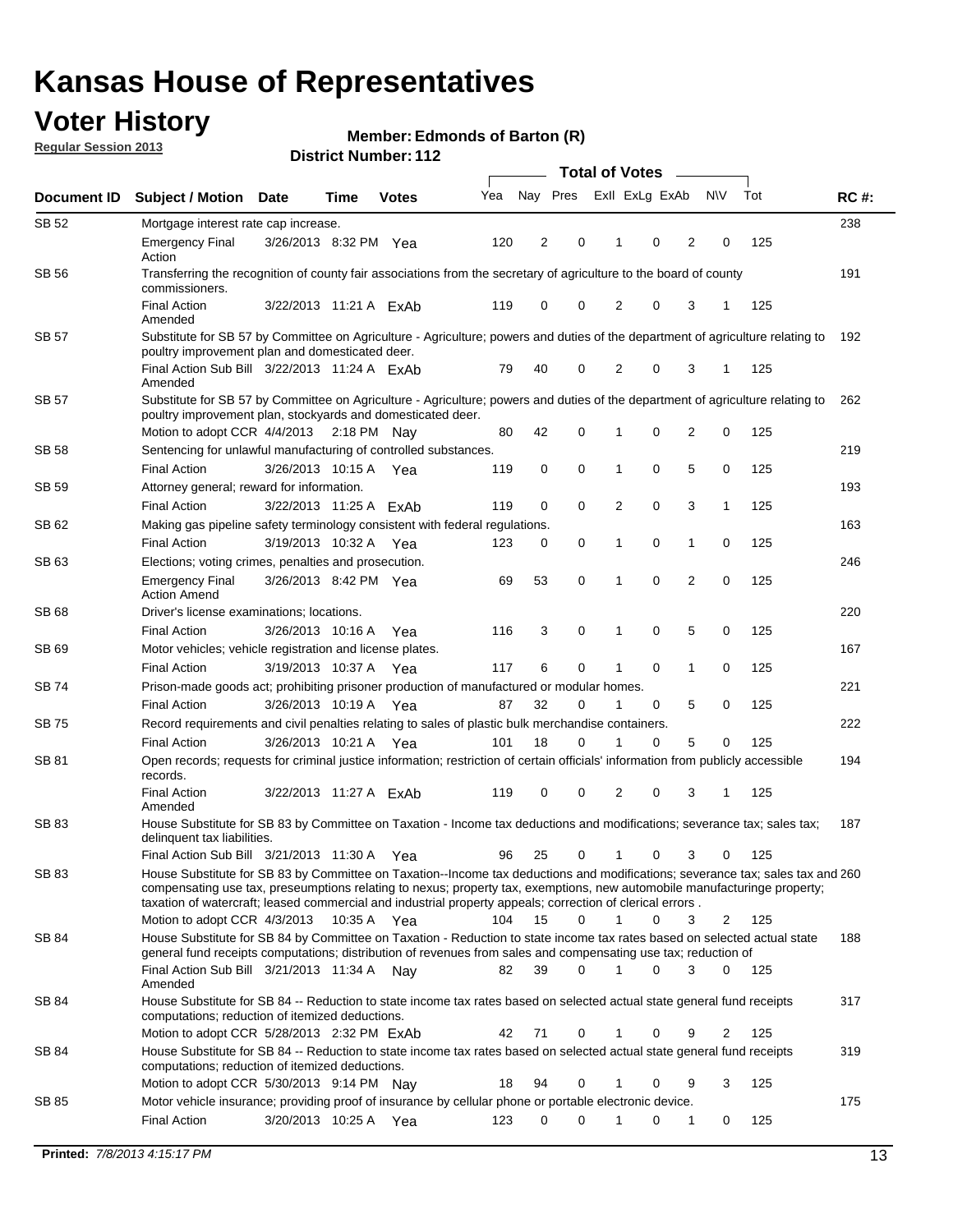### **Voter History**

**Regular Session 2013**

#### **Member: Edmonds of Barton (R)**

|                    |                                                                                                       | דו הסמווטג ושמות <i>ב</i> וס |             | <b>Total of Votes</b> |     |                |              |  |                |                |                |              |     |             |
|--------------------|-------------------------------------------------------------------------------------------------------|------------------------------|-------------|-----------------------|-----|----------------|--------------|--|----------------|----------------|----------------|--------------|-----|-------------|
| <b>Document ID</b> | <b>Subject / Motion</b>                                                                               | <b>Date</b>                  | <b>Time</b> | <b>Votes</b>          | Yea |                | Nay Pres     |  |                | Exll ExLg ExAb |                | <b>NV</b>    | Tot | <b>RC#:</b> |
| <b>SB 88</b>       | Increasing the children's advocacy center assessment fee.                                             |                              |             |                       |     |                |              |  |                |                |                |              |     | 223         |
|                    | <b>Final Action</b><br>Amended                                                                        | 3/26/2013 10:22 A            |             | Yea                   | 118 | $\mathbf{1}$   | 0            |  | $\mathbf 1$    | 0              | 5              | 0            | 125 |             |
| <b>SB 96</b>       | Motor vehicles; counties with multiple registration facilities; additional registration fee.          |                              |             |                       |     |                |              |  |                |                |                |              |     | 224         |
|                    | <b>Final Action</b><br>Amended                                                                        | 3/26/2013 10:24 A            |             | Yea                   | 106 | 12             | 0            |  | 1              | 0              | 5              | 1            | 125 |             |
| SB 96              | Additional motor vehicle registration fees.                                                           |                              |             |                       |     |                |              |  |                |                |                |              |     | 263         |
|                    | Motion to adopt CCR 4/4/2013 2:21 PM Yea                                                              |                              |             |                       | 114 | 8              | 0            |  | 1              | 0              | 2              | 0            | 125 |             |
| SB 102             | Requiring the state treasurer to provide a list of daily deposits to the secretary of administration. |                              |             |                       |     |                |              |  |                |                |                |              |     | 195         |
|                    | <b>Final Action</b><br>Amended                                                                        | 3/22/2013 11:28 A ExAb       |             |                       | 119 | 0              | 0            |  | 2              | 0              | 3              | 1            | 125 |             |
| SB 102             | Enacting the second amendment protection act.                                                         |                              |             |                       |     |                |              |  |                |                |                |              |     | 295         |
|                    | Motion to Adopt CCR 4/5/2013 9:20 PM Yea                                                              |                              |             |                       | 96  | 24             | 0            |  | $\overline{2}$ | 0              | 2              | $\mathbf{1}$ | 125 |             |
| SB 111             | Establishing Native American legislative day at the capitol; awarding of high school diplomas.        |                              |             |                       |     |                |              |  |                |                |                |              | 245 |             |
|                    | <b>Emergency Final</b><br><b>Action Amend</b>                                                         | 3/26/2013 8:41 PM Yea        |             |                       | 122 | 0              | $\Omega$     |  |                | 0              | $\overline{2}$ | 0            | 125 |             |
| <b>SB 113</b>      | Credit unions; changes in certain loan limitations.                                                   |                              |             |                       |     |                |              |  |                |                |                |              |     | 234         |
|                    | <b>Emergency Final</b><br>Action                                                                      | 3/26/2013 8:25 PM Yea        |             |                       | 122 | $\mathbf 0$    | 0            |  | 1              | $\mathbf 0$    | 2              | 0            | 125 |             |
| <b>SB 118</b>      | Relating to law enforcement reporting and investigation of missing persons.                           |                              |             |                       |     |                |              |  |                |                |                |              |     | 225         |
|                    | <b>Final Action</b>                                                                                   | 3/26/2013 10:25 A            |             | Yea                   | 119 | 0              | 0            |  | 1              | 0              | 5              | 0            | 125 |             |
| <b>SB 120</b>      | Enacting the Kansas farmers' market promotion act.                                                    |                              |             |                       |     |                |              |  |                |                |                |              |     | 196         |
|                    | <b>Final Action</b><br>Amended                                                                        | 3/22/2013 11:31 A ExAb       |             |                       | 68  | 51             | 0            |  | $\overline{2}$ | $\mathbf 0$    | 3              | 1            | 125 |             |
| SB 122             | Kansas administrative procedure act; service of order or notice.                                      |                              |             |                       |     |                |              |  |                |                |                |              |     | 226         |
|                    | <b>Final Action</b><br>Amended                                                                        | 3/26/2013 10:26 A Yea        |             |                       | 119 | 0              | 0            |  | 1              | 0              | 5              | 0            | 125 |             |
| SB 122             | Elections; unauthorized voting disclosures.                                                           |                              |             |                       |     |                |              |  |                |                |                |              |     | 286         |
|                    | Motion to Adopt CCR 4/5/2013                                                                          |                              | 6:23 PM     | Yea                   | 89  | 31             | 0            |  | 2              | 0              | 2              | $\mathbf{1}$ | 125 |             |
| SB 124             | Amending the Kansas restraint of trade act.                                                           |                              |             |                       |     |                |              |  |                |                |                |              |     | 227         |
|                    | <b>Final Action</b><br>Amended                                                                        | 3/26/2013 10:27 A            |             | Yea                   | 116 | $\overline{2}$ | 1            |  | 1              | $\mathbf 0$    | 5              | $\mathbf 0$  | 125 |             |
| SB 124             | Amending the Kansas restraint of trade act.                                                           |                              |             |                       |     |                |              |  |                |                |                |              |     | 273         |
|                    | Motion to Adopt CCR 4/5/2013                                                                          |                              | 11:06 A     | Yea                   | 97  | 23             | 0            |  | $\overline{2}$ | $\mathbf 0$    | $\overline{2}$ | 1            | 125 |             |
| SB 128             | Career technical education incentive program amendments.                                              |                              |             |                       |     |                |              |  |                |                |                |              |     | 168         |
|                    | <b>Final Action</b><br>Amended                                                                        | 3/19/2013 10:39 A            |             | Yea                   | 123 | 0              | 0            |  | 1              | 0              | 1              | 0            | 125 |             |
| SB 129             | Bank commissioner; certain fees and hearing costs.                                                    |                              |             |                       |     |                |              |  |                |                |                |              |     | 254         |
|                    | <b>Emergency Final</b><br><b>Action Amend</b>                                                         | 3/26/2013 8:55 PM Yea        |             |                       | 110 | 12             | 0            |  | 1              | 0              | 2              | 0            | 125 |             |
| SB 129             | Mortgage interest rate cap increase.                                                                  |                              |             |                       |     |                |              |  |                |                |                |              |     | 272         |
|                    | Motion to Adopt CCR 4/5/2013 10:42 A Yea                                                              |                              |             |                       | 121 | $\mathbf 0$    | 0            |  | $\overline{2}$ | 0              | $\overline{2}$ | 0            | 125 |             |
| SB 135             | Transferring boiler inspection duties from the department of labor to the state fire marshal.         |                              |             |                       |     |                |              |  |                |                |                |              |     | 228         |
|                    | Final Action                                                                                          | 3/26/2013 10:28 A Yea        |             |                       | 114 | 5              | 0            |  | $\mathbf{1}$   | 0              | 5              | 0            | 125 |             |
| SB 136             | Providing veterans designation on driver's licenses and nondriver identification cards.               |                              |             |                       |     |                |              |  |                |                |                |              |     | 244         |
|                    | Emergency Final<br><b>Action Amend</b>                                                                | 3/26/2013 8:39 PM Yea        |             |                       | 119 | 3              | 0            |  | 1              | 0              | $\overline{2}$ | 0            | 125 |             |
| SB 139             | Kansas money transmitter act.                                                                         |                              |             |                       |     |                |              |  |                |                |                |              |     | 229         |
|                    | <b>Final Action</b>                                                                                   | 3/26/2013 10:30 A Yea        |             |                       | 117 | $\mathbf{1}$   | $\mathbf{1}$ |  | $\mathbf{1}$   | 0              | 5              | 0            | 125 |             |
| SB 142             | Abortion; concerning civil actions related to abortion.                                               |                              |             |                       |     |                |              |  |                |                |                |              |     | 241         |
|                    | Emergency Final<br>Action                                                                             | 3/26/2013 8:36 PM Yea        |             |                       | 89  | 33             | 0            |  | $\mathbf{1}$   | 0              | $\overline{2}$ | 0            | 125 |             |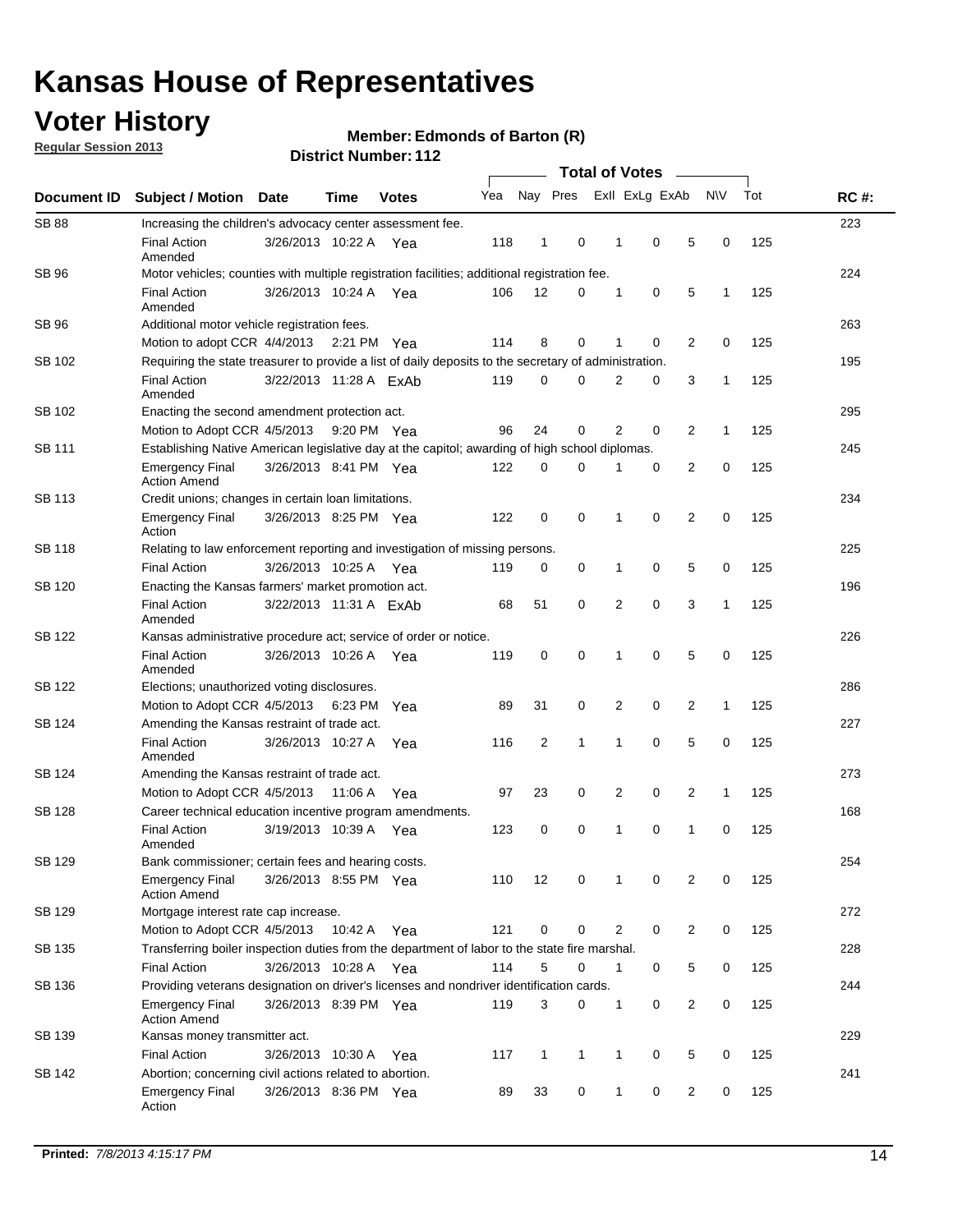### **Voter History**

**Member: Edmonds of Barton (R)** 

**Regular Session 2013**

| Document ID     |                                                                                                                                                                                                       |                                                                                    |             |              | <b>Total of Votes</b> |          |   |   |                |                |           |     |             |  |  |  |  |  |
|-----------------|-------------------------------------------------------------------------------------------------------------------------------------------------------------------------------------------------------|------------------------------------------------------------------------------------|-------------|--------------|-----------------------|----------|---|---|----------------|----------------|-----------|-----|-------------|--|--|--|--|--|
|                 | <b>Subject / Motion Date</b>                                                                                                                                                                          |                                                                                    | Time        | <b>Votes</b> | Yea                   | Nay Pres |   |   | Exll ExLg ExAb |                | <b>NV</b> | Tot | <b>RC#:</b> |  |  |  |  |  |
| <b>SB 149</b>   |                                                                                                                                                                                                       | 239<br>Drug screening for recipients of cash assistance and unemployment benefits. |             |              |                       |          |   |   |                |                |           |     |             |  |  |  |  |  |
|                 | <b>Emergency Final</b><br><b>Action Amend</b>                                                                                                                                                         | 3/26/2013 8:33 PM Yea                                                              |             |              | 106                   | 16       | 0 | 1 | 0              | 2              | 0         | 125 |             |  |  |  |  |  |
| SB 164          | Relating to the director of vehicles regulating providers of motor vehicle functions.                                                                                                                 |                                                                                    |             |              |                       |          |   |   |                |                |           |     | 247         |  |  |  |  |  |
|                 | <b>Emergency Final</b><br><b>Action Amend</b>                                                                                                                                                         | 3/26/2013 8:43 PM Yea                                                              |             |              | 117                   | 5        | 0 | 1 | 0              | 2              | 0         | 125 |             |  |  |  |  |  |
| SB 164          | Relating to the director of vehicles regulating providers of motor vehicle functions.                                                                                                                 |                                                                                    |             |              |                       |          |   |   |                |                |           |     | 268         |  |  |  |  |  |
|                 | Motion to adopt CCR 4/4/2013                                                                                                                                                                          |                                                                                    | 5:32 PM Yea |              | 111                   | 9        | 0 | 1 | 0              | 2              | 2         | 125 |             |  |  |  |  |  |
| SB 166          | Insurers supervision, rehabilitation and liquidation act; derivatives.                                                                                                                                |                                                                                    |             |              |                       |          |   |   |                |                |           |     | 206         |  |  |  |  |  |
|                 | <b>Final Action</b>                                                                                                                                                                                   | 3/26/2013 9:52 AM Yea                                                              |             |              | 119                   | 0        | 0 | 1 | 0              | 5              | 0         | 125 |             |  |  |  |  |  |
| SB 168          | Limiting nuisance actions against certain agricultural activities.                                                                                                                                    |                                                                                    |             |              |                       |          |   |   |                |                |           |     | 169         |  |  |  |  |  |
|                 | <b>Final Action</b><br>Amended                                                                                                                                                                        | 3/19/2013 10:40 A Yea                                                              |             |              | 111                   | 12       | 0 | 1 | 0              | 1              | 0         | 125 |             |  |  |  |  |  |
| SB 168          | Limiting nuisance actions against certain agricultural activities.                                                                                                                                    |                                                                                    |             |              |                       |          |   |   |                |                |           |     | 264         |  |  |  |  |  |
|                 | Motion to adopt CCR 4/4/2013                                                                                                                                                                          |                                                                                    |             | 2:30 PM Yea  | 110                   | 12       | 0 | 1 | 0              | 2              | 0         | 125 |             |  |  |  |  |  |
| SB 171          | School districts; amendments to Kansas uniform financial accounting and reporting act.                                                                                                                |                                                                                    |             |              |                       |          |   |   |                |                |           |     | 248         |  |  |  |  |  |
|                 | <b>Emergency Final</b><br><b>Action Amend</b>                                                                                                                                                         | 3/26/2013 8:44 PM Yea                                                              |             |              | 122                   | 0        | 0 | 1 | 0              | 2              | 0         | 125 |             |  |  |  |  |  |
| SB 171          | School districts; amendments to Kansas uniform financial accounting and reporting act.                                                                                                                |                                                                                    |             |              |                       |          |   |   |                |                |           |     | 285         |  |  |  |  |  |
|                 | Motion to Adopt CCR 4/5/2013 6:19 PM Nay                                                                                                                                                              |                                                                                    |             |              | 63                    | 57       | 0 | 2 | 0              | 2              | 125       |     |             |  |  |  |  |  |
| SB 171          | Appropriations for FY 2013, FY 2014, FY 2015, FY 2016, FY 2017 and FY 2018 for various state agencies; capital<br>improvement projects; claims against the state.                                     |                                                                                    |             |              |                       |          |   |   |                |                |           |     | 320         |  |  |  |  |  |
|                 | Motion to adopt CCR 6/1/2013 4:30 PM Nay                                                                                                                                                              |                                                                                    |             |              | 63                    | 51       | 0 | 0 | 0              | 8              | 3         | 125 |             |  |  |  |  |  |
| SB 187          | Establishing the workers compensation and employment security boards nominating committee; administrative law judge<br>appointment; workers compensation appeals board.                               |                                                                                    |             |              |                       |          |   |   |                |                |           | 242 |             |  |  |  |  |  |
|                 | <b>Emergency Final</b><br><b>Action Amend</b>                                                                                                                                                         | 3/26/2013 8:37 PM Yea                                                              |             |              | 88                    | 34       | 0 | 1 | 0              | 2              | 0         | 125 |             |  |  |  |  |  |
| SB 187          | Amending workers compensation law provisions; establishing the workers compensation and employment security boards<br>nominating committee; notice requirements; workplace health and safety program. |                                                                                    |             |              |                       |          |   |   |                |                |           |     | 274         |  |  |  |  |  |
|                 | Motion to Adopt CCR 4/5/2013 11:26 A Yea                                                                                                                                                              |                                                                                    |             |              | 89                    | 31       | 0 | 2 | 0              | 3              | 0         | 125 |             |  |  |  |  |  |
| SB 199          | University of Kansas medical center; midwest center for stem cell therapy.                                                                                                                            |                                                                                    |             |              |                       |          |   |   |                |                |           |     | 235         |  |  |  |  |  |
|                 | <b>Emergency Final</b><br><b>Action Amend</b>                                                                                                                                                         | 3/26/2013 8:26 PM Yea                                                              |             |              | 90                    | 32       | 0 | 1 | $\mathbf 0$    | 2              | 0         | 125 |             |  |  |  |  |  |
| SB 199          | Health care; stem cell therapy and unused medications.                                                                                                                                                |                                                                                    |             |              |                       |          |   |   |                |                |           |     | 290         |  |  |  |  |  |
|                 | Motion to Adopt CCR 4/5/2013                                                                                                                                                                          |                                                                                    | 7:52 PM Yea |              | 90                    | 30       | 0 | 2 | 0              | $\overline{2}$ | 1         | 125 |             |  |  |  |  |  |
| SB 216          | Allowing a public building commission to acquire land for a municipal university similar to what such commission is currently<br>allowed to do for any state university.                              |                                                                                    |             |              |                       |          |   |   |                |                |           |     | 185         |  |  |  |  |  |
|                 | <b>Final Action</b>                                                                                                                                                                                   | 3/21/2013 11:23 A                                                                  |             | Yea          | 121                   | 0        | 0 | 1 | 0              | 3              | 0         | 125 |             |  |  |  |  |  |
| SB 246          | Reconciling amendments to certain statutes.                                                                                                                                                           |                                                                                    |             |              |                       |          |   |   |                |                |           |     | 315         |  |  |  |  |  |
|                 | <b>Emergency Final</b><br>Action                                                                                                                                                                      | 5/23/2013 2:14 PM Yea                                                              |             |              | 111                   | 0        | 0 | 1 | 0              | 8              | 5         | 125 |             |  |  |  |  |  |
| <b>SCR 1604</b> | Joint rules for the Senate and House of Representatives, 2013-2014.                                                                                                                                   |                                                                                    |             |              |                       |          |   |   |                |                |           |     | 5           |  |  |  |  |  |
|                 | <b>Final Action</b><br>Amended                                                                                                                                                                        | 1/28/2013 11:12 A Yea                                                              |             |              | 81                    | 41       | 0 | 0 | 0              | 3              | 0         | 125 |             |  |  |  |  |  |
| <b>SCR 1606</b> | Honoring pregnancy maintenance resource centers.                                                                                                                                                      |                                                                                    |             |              |                       |          |   |   |                |                |           |     | 240         |  |  |  |  |  |
|                 | <b>Emergency Final</b><br>Action                                                                                                                                                                      | 3/26/2013 8:34 PM Yea                                                              |             |              | 122                   | 0        | 0 | 1 | 0              | 2              | 0         | 125 |             |  |  |  |  |  |